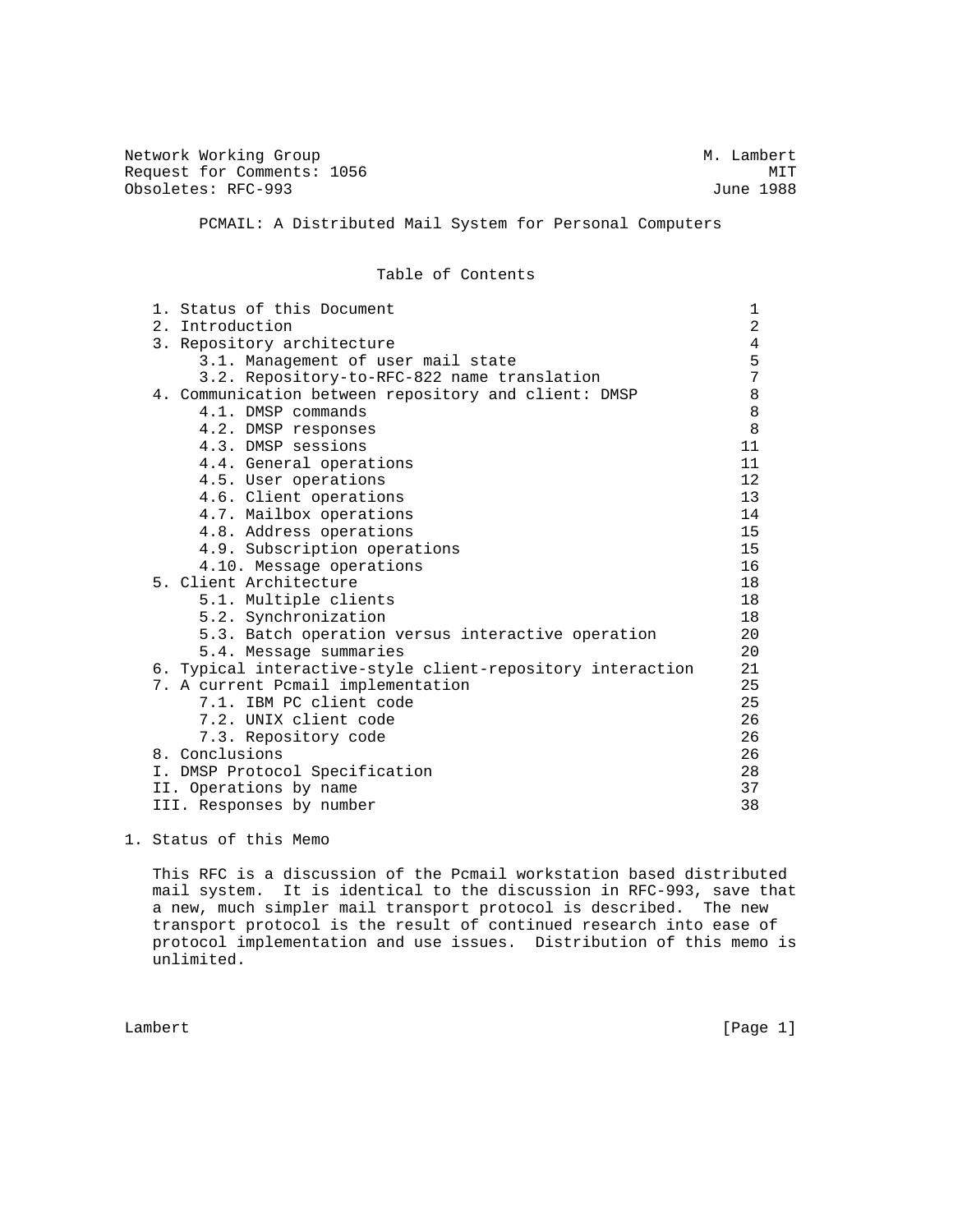# 2. Introduction

 Pcmail is a distributed mail system providing mail service to an arbitrary number of users, each of whom owns one or more workstations. Pcmail's motivation is to provide very flexible mail service to a wide variety of different workstations, ranging in power from small, resource-limited machines like IBM PCs to resource-rich (where "resources" are primarily processor speed and disk space) machines like Suns or Microvaxes. It attempts to provide limited service to resource-limited workstations while still providing full service to resource-rich machines. It is intended to work well with machines only infrequently connected to a network as well as machines permanently connected to a network. It is also designed to offer diskless workstations full mail service.

 The system is divided into two halves. The first consists of a single entity called the "repository". The repository is a storage center for incoming mail. Mail for a Pcmail user can arrive externally from the Internet or internally from other repository users. The repository also maintains a stable copy of each user's mail state (this will hereafter be referred to as the user's "global mail state"). The repository is therefore typically a computer with a large amount of disk storage.

 The second half of Pcmail consists of one or more "clients". Each Pcmail user may have an arbitrary number of clients, typically single-user workstations. The clients provide a user with a friendly means of accessing the user's global mail state over a network. In order to make the interaction between the repository and a user's clients more efficient, each client maintains a local copy of its user's global mail state, called the "local mail state". It is assumed that clients, possibly being small personal computers, may not always have access to a network (and therefore to the global mail state in the repository). This means that the local and global mail states may not be identical all the time, making synchronization between local and global mail states necessary.

 Clients communicate with the repository via the Distributed Mail System Protocol (DMSP); the specification for this protocol appears in appendix A. The repository is therefore a DMSP server in addition to a mail end-site and storage facility. DMSP provides a complete set of mail manipulation operations ("send a message", "delete a message", "print a message", etc.). DMSP also provides special operations to allow easy synchronization between a user's global mail state and his clients' local mail states. Particular attention has been paid to the way in which DMSP operations act on a user's mail state. All DMSP operations are failure-atomic (that is, they are guaranteed either to succeed completely, or leave the user's mail

Lambert [Page 2]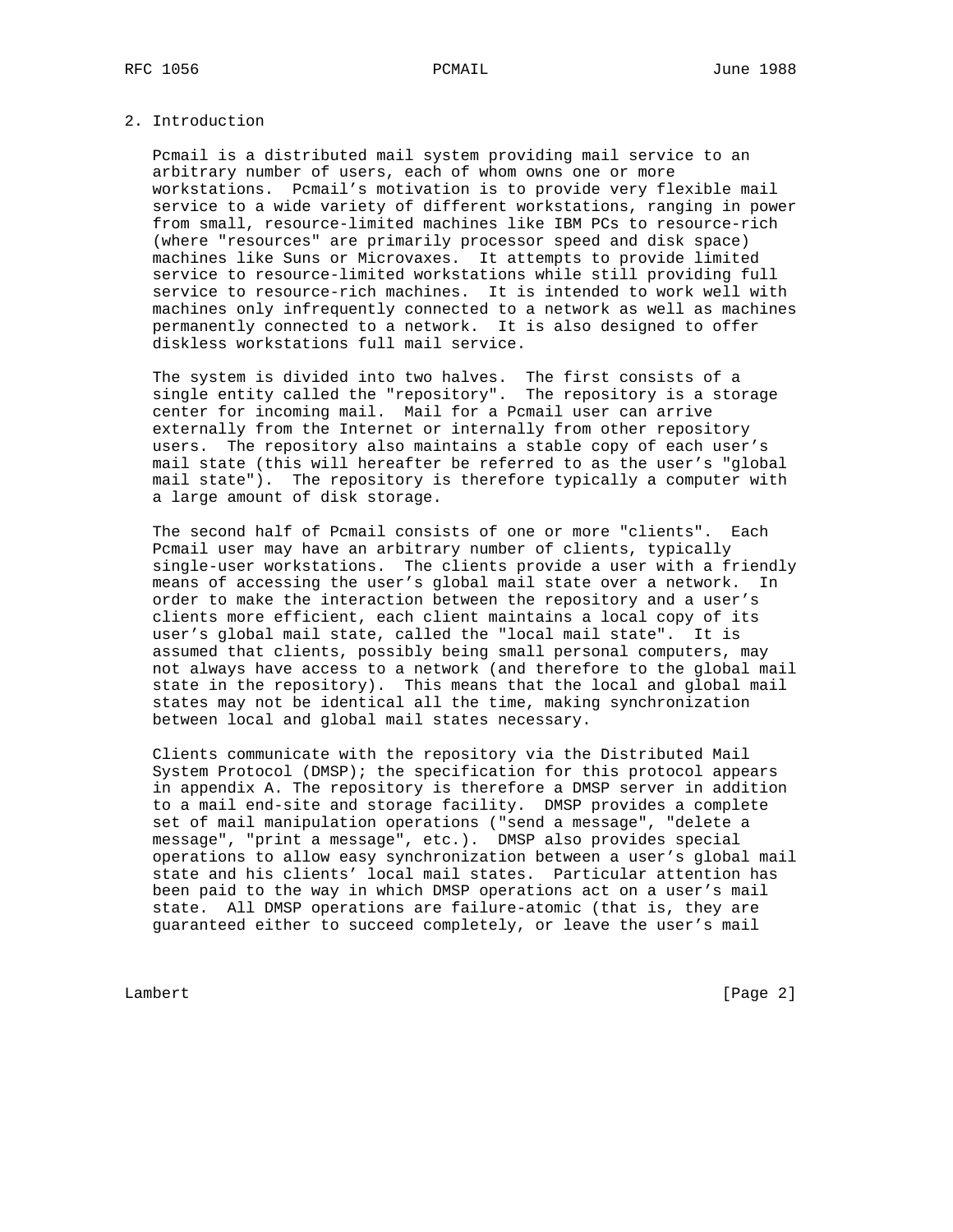state unchanged ). A client can be abruptly disconnected from the repository without leaving inconsistent or damaged mail states.

 Pcmail's design has been directed by the characteristics of currently available workstations. Some workstations are fairly portable, and can be packed up and moved in the back seat of an automobile. A few are truly portable--about the size of a briefcase--and battery powered. Some workstations have constant access to a high-speed local-area network; pcmail should allow for "on-line" mail delivery for these machines while at the same time providing "batch" mail delivery for other workstations that are not always connected to a network. Portable and semi-portable workstations tend to be resource-poor. A typical IBM PC has a small amount (typically less than one megabyte) of main memory and little in the way of mass storage (floppy-disk drives that can access perhaps 360 kilobytes of data). Pcmail must be able to provide machines like this with adequate mail service without hampering its performance on more resource-rich workstations. Finally, all workstations have some common characteristics that Pcmail should take advantage of. For instance, workstations are fairly inexpensive compared to the various time-shared systems that most people use for mail service. This means that people may own more than one workstation, perhaps putting a Microvax in an office and an IBM PC at home.

 Pcmail's design reflects the differing characteristics of the various workstations. Since one person can own several workstations, Pcmail allows users multiple access points to their mail state. Each Pcmail user can have several client workstations, each of which can access the user's mail by communicating with the repository over a network. The clients all maintain local copies of the user's global mail state, and synchronize the local and global states using DMSP.

 It is also possible that some workstations will only infrequently be connected to a network (and thus be able to communicate with the repository). The Pcmail design therefore allows two modes of communication between repository and client. "Interactive mode" is used when the client is always connected to the network. Any changes to the client's local mail state are immediately also made to the repository's global mail state, and any incoming mail is immediately transmitted from repository to client. "Batch mode" is used by clients that have infrequent access to the repository. Users manipulate the client's local mail state, queueing the changes locally. When the client is next connected to the repository, the changes are executed, and the client's local mail state is synchronized with the repository's global mail state.

 Finally, the Pcmail design minimizes the effect of using a resource poor workstation as a client. Mail messages are split into two

Lambert [Page 3]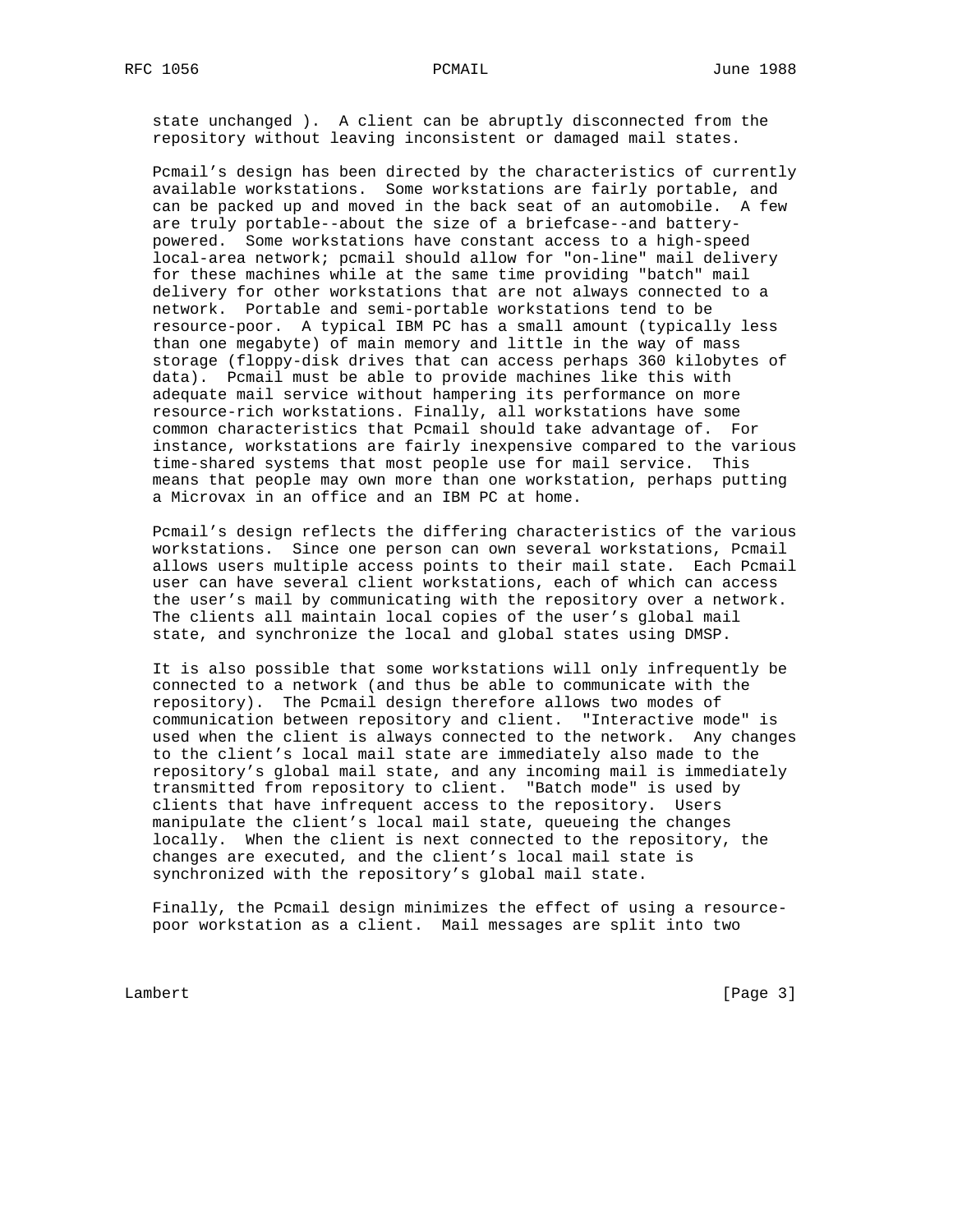parts: a "descriptor" and a "body". The descriptor is a capsule message summary whose length (typically about 100 bytes) is independent of the actual message length. The body is the actual message text, including an RFC-822 standard message header. While the client may not have enough storage to hold a complete set of messages, it can usually hold a complete set of descriptors, thus providing the user with at least a summary of his mail state. For clients with extremely limited resources, Pcmail allows the storage of partial sets of descriptors. Although this means the user does not have a complete local mail state, he can at least look at summaries of some messages. In the cases where the client cannot immediately store message bodies, it can always pull them over from the repository as storage becomes available.

 The remainder of this document is broken up into sections discussing the following:

- The repository architecture
- DMSP, its operations, and motivation for its design
- The client architecture
- A typical DMSP session between the repository and a client
- The current Pcmail implementation
- Appendices describing the DMSP protocol in detail
- 3. Repository architecture

 A typical machine running repository code has a relatively powerful processor and a large amount of disk storage. It must also be a permanent network site, for two reasons. First, clients communicate with the repository over a network, and rely on the repository's being available at any time. Second, people sending mail to repository users rely on the repository's being available to receive mail at any time.

 The repository must perform several tasks. First, and most importantly, the repository must efficiently manage a potentially large number of users and their mail states. Mail must be reliably stored in a manner that makes it easy for multiple clients to access the global mail state and synchronize their local mail states with the global state. Since a large category of electronic mail is represented by bulletin boards (bboards), the repository should efficiently manage bboard mail, using a minimum of storage to store

Lambert [Page 4]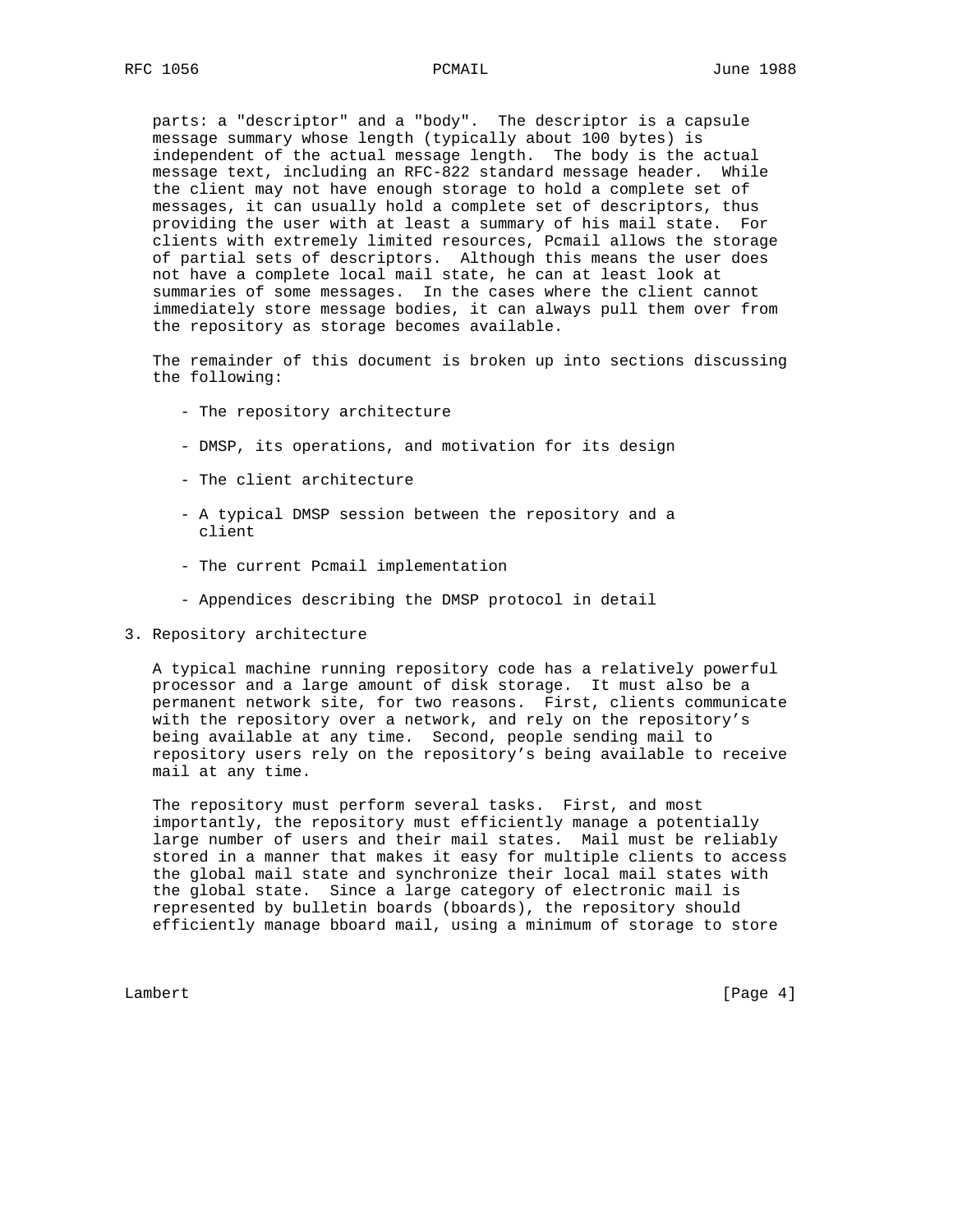bboard messages in a manner that still allows any user subscribing to the bboard to read the mail. Second, the repository must be able to communicate efficiently with its clients. The protocol used to communicate between repository and client must be reliable and must provide operations that (1) allow typical mail manipulation, and (2) support Pcmail's distributed nature by allowing efficient synchronization between local and global mail states. Third, the repository must be able to process mail from sources outside the repository's own user community (a primary outside source is the Internet). Internet mail will arrive with a NIC RFC-822 standard message header; the recipient names in the message must be properly translated from the RFC-822 namespace into the repository's namespace.

### 3.1. Management of user mail state

 Pcmail divides the world into a community of users. Each user is associated with a user object. A user object consists of a unique name, a password (which the user's clients use to authenticate themselves to the repository before manipulating a global mail state), a list of "client objects" describing those clients belonging to the user, a list of "subscription objects", and a list of "mailbox objects".

 A client object consists of a unique name and a status. A user has one client object for every client he owns; a client cannot communicate with the repository unless it has a corresponding client object in a user's client list. Client objects therefore serve as a means of identifying valid clients to the repository. Client objects also allow the repository to manage local and global mail state synchronization; the repository associates with every client an "update list" of message state changes which have occurred since the client's last synchronization.

 A client's status is either "active" or "inactive". The repository defines inactive clients as those clients which have not connected to the repository within a set time period (one week in the current repository implementation). When a previously-inactive client does connect to the repository, the repository notifies the client that it has been inactive for some time and should "reset" itself. Resetting a client has the effect of placing every message in every mailbox onto the client's update list. This allows the client to get a fresh global mail state from the repository when it next synchronizes (see synchronization discussion following). The reset is performed on the assumption that enough global state changes occur in a week that the client would spend too much time performing an ordinary local state global state synchronization.

Lambert [Page 5]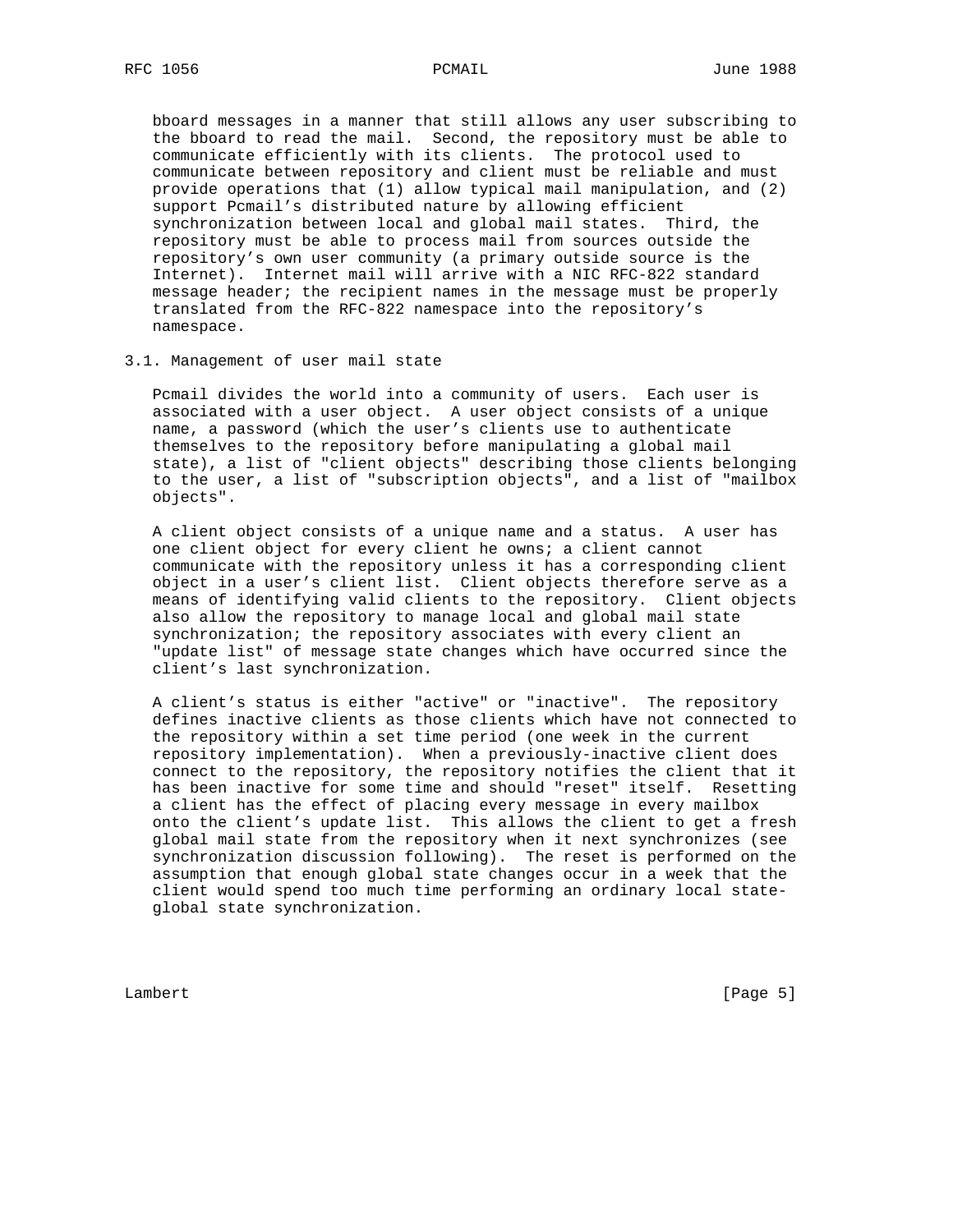Messages are stored in mailboxes. Users can have any number of mailboxes, which serve both to store and to categorize messages. A mailbox object both names a mailbox and describes its contents. Mailboxes are identified by a unique name; their contents are described by three numeric values. The first is the total number of messages in the mailbox, the second is the total number of unseen messages (messages that have never been seen by the user via any client) in the mailbox, and the third is the mailbox's next available message unique identifier (UID). The above information is stored in the mailbox object to allow clients to get a summary of a mailbox's contents without having to read all the messages within the mailbox.

 Some mailboxes are special, in that other users may read the messages stored in them. These mailboxes are called "bulletin board mailboxes" or "bboard mailboxes". The repository uses bboard mailboxes to store bboard mail. Bboard mailboxes differ from ordinary mailboxes in the following ways:

- Their names are unique across the entire repository; for instance, only one bboard mailbox named "sf-lovers" may exist in the entire repository community. This does not preclude other users from having an ordinary mailbox named "sf-lovers".
- Subscribers to the bboard are granted read-only access to the messages in the bboard mailbox. The bboard mailbox's owner (typically the system manager) has read/update/delete access to the mailbox.

 A bboard subscriber keeps track of the messages he has looked at via a subscription object. The subscription object contains the name of the bboard, its owner (the user who owns the bboard mailbox where all the messages are stored), and the UID of the first message not yet seen by the subscriber.

 Users gain read-only access to a bboard by creating a subscription to it; they lose that access when they delete that subscription. A list of all bboard mailboxes available for subscription can be transmitted to the user on demand.

 Associated with each mailbox are any number of message objects. Each message is broken into two parts--a "descriptor", which contains a summary of useful information about the message, and a "body", which is the message text itself, including its NIC RFC-822 message header. Each message is assigned a monotonically increasing UID based on the owning mailbox's next available UID. Each mailbox has its own set of UIDs which, together with the mailbox name and user name, uniquely identify the message within the repository. A descriptor holds the

Lambert [Page 6]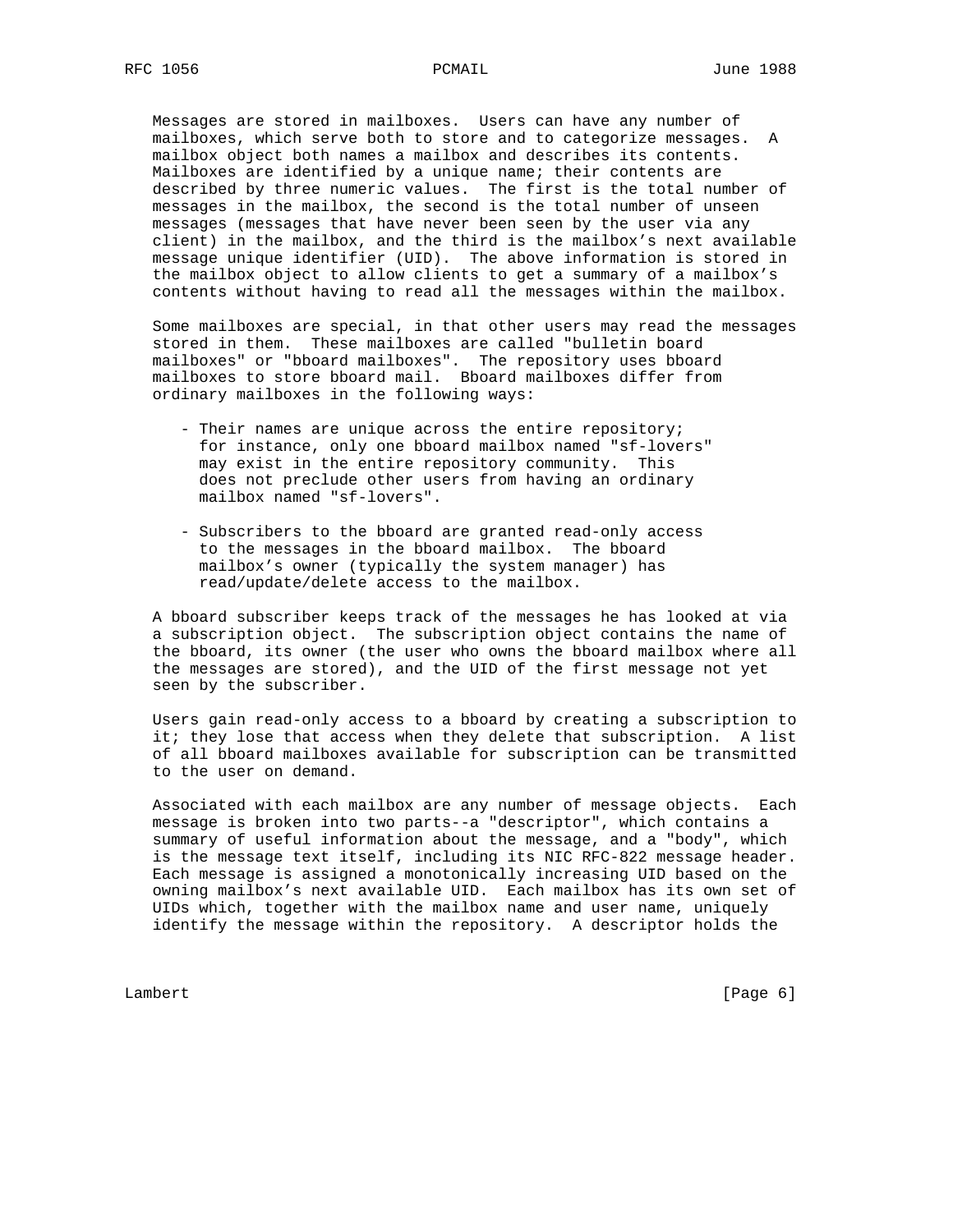following information: the message UID, the message size in bytes and lines, four "useful" message header fields (the "date:", "to:", "from:", and "subject:" fields), and sixteen flags. These flags are given identifying numbers 0 through 15. Eight of these flags have well-known definitions and are reserved for the repository's use. The eight repository-defined flags mark:

- (#0) whether the message has been deleted
- (#1) whether it has been seen
- (#2) whether it has been forwarded to the user
- (#3) whether it has been forwarded by the user
- (#4) whether it has been filed (written to a text file outside the repository)
- (#5) whether it has been printed (locally or remotely)
- (#6) whether it has been replied to
- (#7) whether it has been copied to another mailbox

 The remaining eight flags are availble for user use. Descriptors serve as an efficient means for clients to get message information without having to waste time retrieving the entire message from the repository.

3.2. Repository-to-RFC-822 name translation

 "Address objects" provide the repository with a means for translating the RFC-822-style mail addresses in Internet messages into repository names. The repository provides its own namespace for message identification. Any message is uniquely identified by the triple (user-name, mailbox-name, message-UID). Any mailbox is uniquely identified by the pair (user-name, mailbox-name). In order to translate between RFC-822-style mail addresses and repository names, the repository maintains a list of address objects. Each address object is an association between an RFC-822-style address and a (user-name, mailbox-name) pair. When mail arrives from the Internet, the repository can use the address object list to translate the recipients into (user-name, mailbox-name) pairs and route the message correctly.

Lambert [Page 7]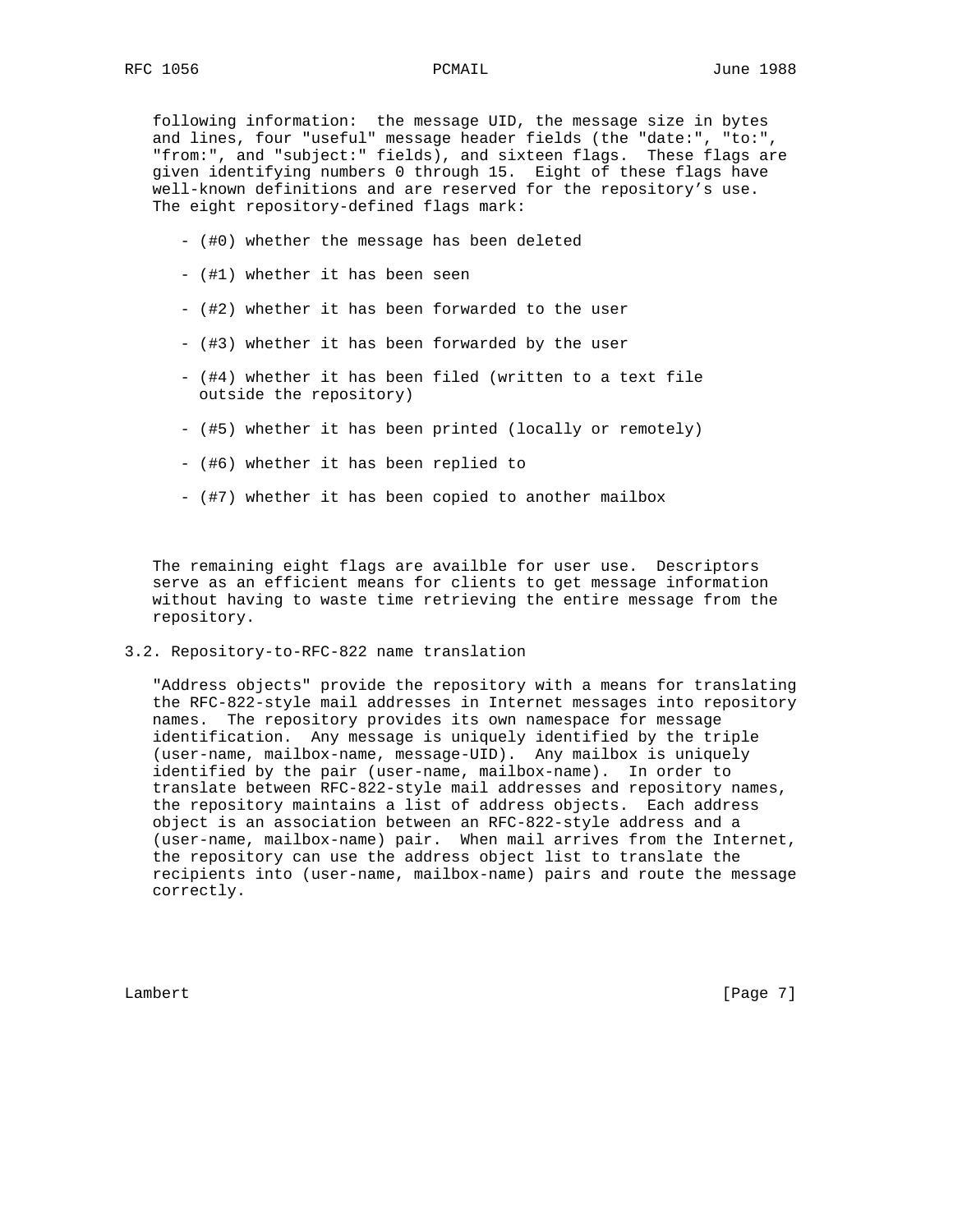## 4. Communication between repository and client: DMSP

 The Distributed Mail System Protocol (DMSP) defines and manipulates the objects mentioned in the previous section. It has been designed to work with Pcmail's singlerepository/multiple-client model of the world. In addition to providing typical mail manipulation functions, DMSP provides functions that allow easy synchronization of global and local mail states.

 DMSP has been completely re-specified in this version of Pcmail. Formerly, DMSP was implemented on top of the USP remote-procedure call protocol. Since this protocol is not fully unofficially specified (let alone officially specified) anywhere, implementation of USP is difficult for sites wishing to implement Pcmail on different systems. We therefore have decided to completely redesign DMSP. It is now a very simple request/response protocol similar to SMTP or NNTP, running directly on a reliable bidirectional byte stream such as TCP. The TCP contact port for DMSP has been designated 158. Requests and responses consist of ASCII characters; on octet-based transmission streams, each character is transmitted rightjustified in an octet with the high-order bit cleared to zero.

### 4.1. DMSP commands

 DMSP operations consist of an operation name, followed by zero or more tab or space characters, followed by zero or more arguments, each of which is separated from the operation name and other arguments by one or more space or tab characters. All operation requests, as well as all responses, must be terminated with a carriage-return plus line-feed (CR-LF) pair. All operation names and arguments must be taken from the set of alphanumeric characters plus the characters dash  $("-")$ , underscore  $("_")$ , and period  $("..")$ .

 DMSP operation names are case-insensitive; they may be transmitted in any combination of upper and lower case. DMSP arguments are case insensitive but case-preserving; in other words a mailbox named "MarkL" may be referred to by an operation argument "markl", but will always be stored, and transmitted in a repository response, as "MarkL"; furthermore, any attempt to create a new mailbox "MaRkL" will not be permitted.

 Each operation argument may contain no more than 64 characters. No single request or response line may contain more than 512 characters, including all white space and the terminating CR-LF.

## 4.2. DMSP responses

A DMSP operation always results in a response, which may be followed

Lambert [Page 8]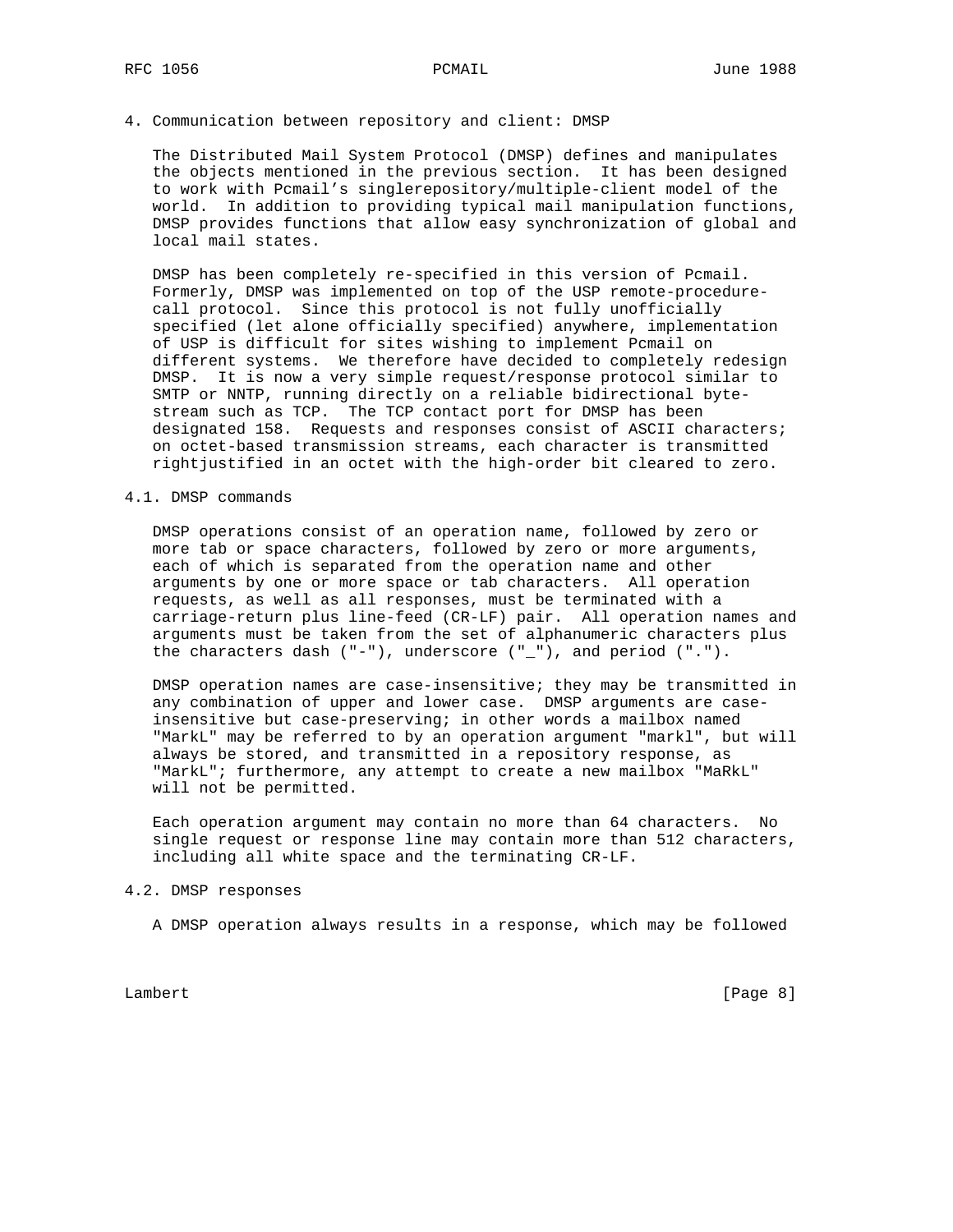in turn by a list, consisting of zero or more lines of CR-LF terminated text terminated by a single period (".") plus a CR-LF. A response is always prefaced by a three-digit reply code; possible text following the response code can be in any format. The response code is sufficient to determine whether the operation succeeded or failed, or whether more text is forthcoming following the response line. Any text following the response code is for information only, and need not follow any particular format.

 The first digit indicates whether the operation succeeded or failed, and if it succeeded whether or not more text should be presented to the repository. Definitions of the first digit are similar to those of NNTP:

- 1XX Informative message
- 2XX Operation completed successfully
- 3XX Operation completed successfully, present remainder of text and terminate with a single period plus CR-LF pair.
- 4XX Operation was performed and failed for some reason.
- 5XX Operation could not be performed because of a protocol syntax error of some sort.

 The second digit indicates the type of object referred to by the response.

- X0X Miscellaneous
- X1X User operation
- X2X Client operation
- X3X Mailbox operation

Lambert [Page 9]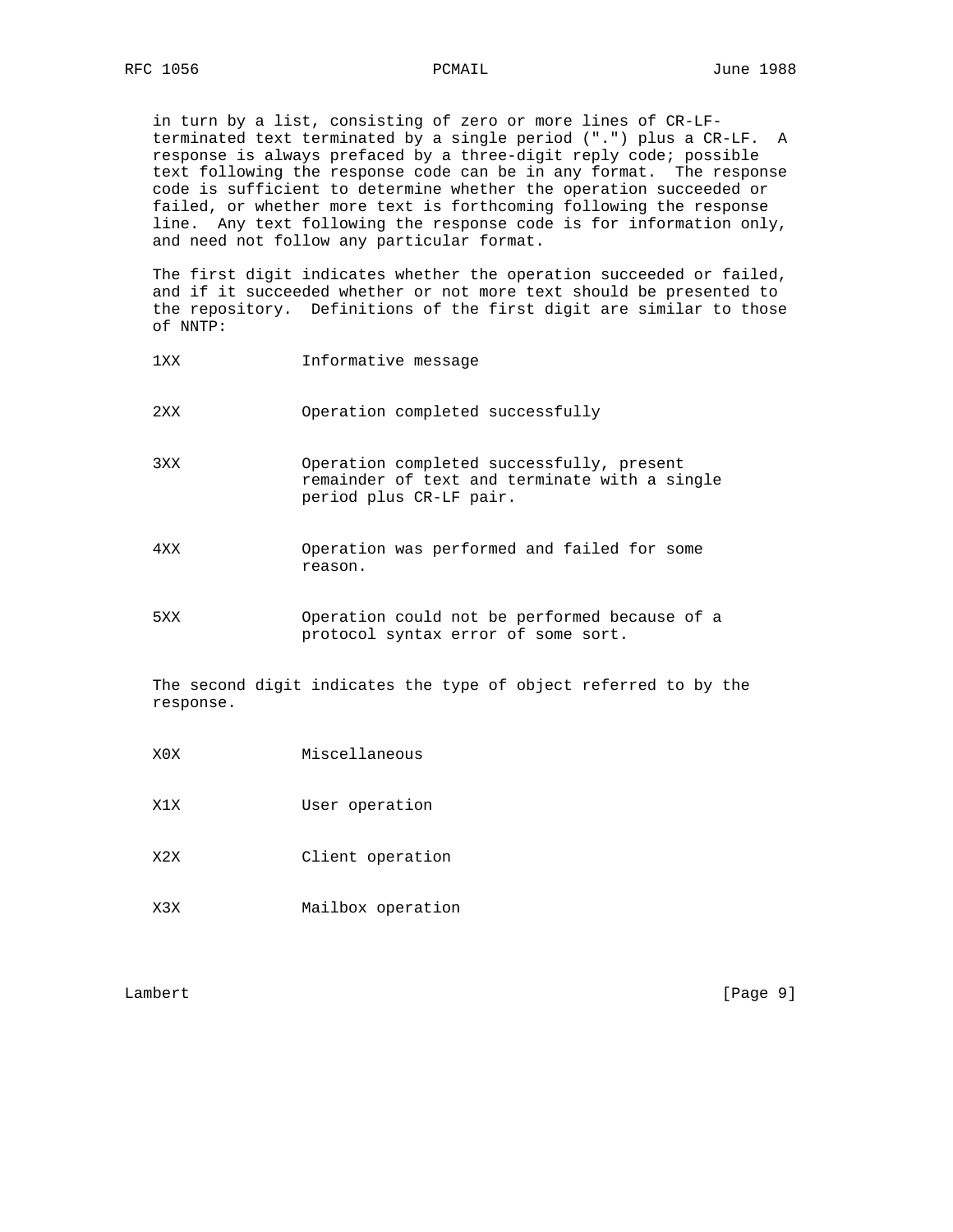X4X Subscription operation

X5X Message operation

X6X Address operation

error

 In an error response, the final digit can describe the type of error that occurred. Otherwise, it simply gives a response a unique number. Numbers 0 through 3 are significant in 4XX-class (error) responses only. Numbers 0-9 in all other responses serve only to differentiate responses dealing with the same type of object under different circumstances.

| 4X0 | Operation failed because object exists         |  |  |  |
|-----|------------------------------------------------|--|--|--|
| 4X1 | Operation failed because object does not exist |  |  |  |
| 4X2 | Operation failed because of an internal error  |  |  |  |
| 4X3 | Operation failed because of an argument syntax |  |  |  |

 Each operation generates one of a set of responses, detailed in the protocol specification appendix.

 List termination is determined solely by a well-known character sequence (CR-LF, period, CR-LF). Since application data could well accidentally contain this termination sequence, the transmitting protocol module must modify application data so it contains no termination sequences. The receiving module must similarly undo the modification before presenting the data to the application at the receiving end.

 The transmitting module modifies application data as follows: If a line of application data begins with a period, that period is duplicated. Since the termination sequence is a single period, accidental termination has now been prevented.

 The receiving protocol checks incoming all incoming data lines for a leading period. A single period is a list terminator; a period followed by other text is removed before being presented to the

Lambert [Page 10]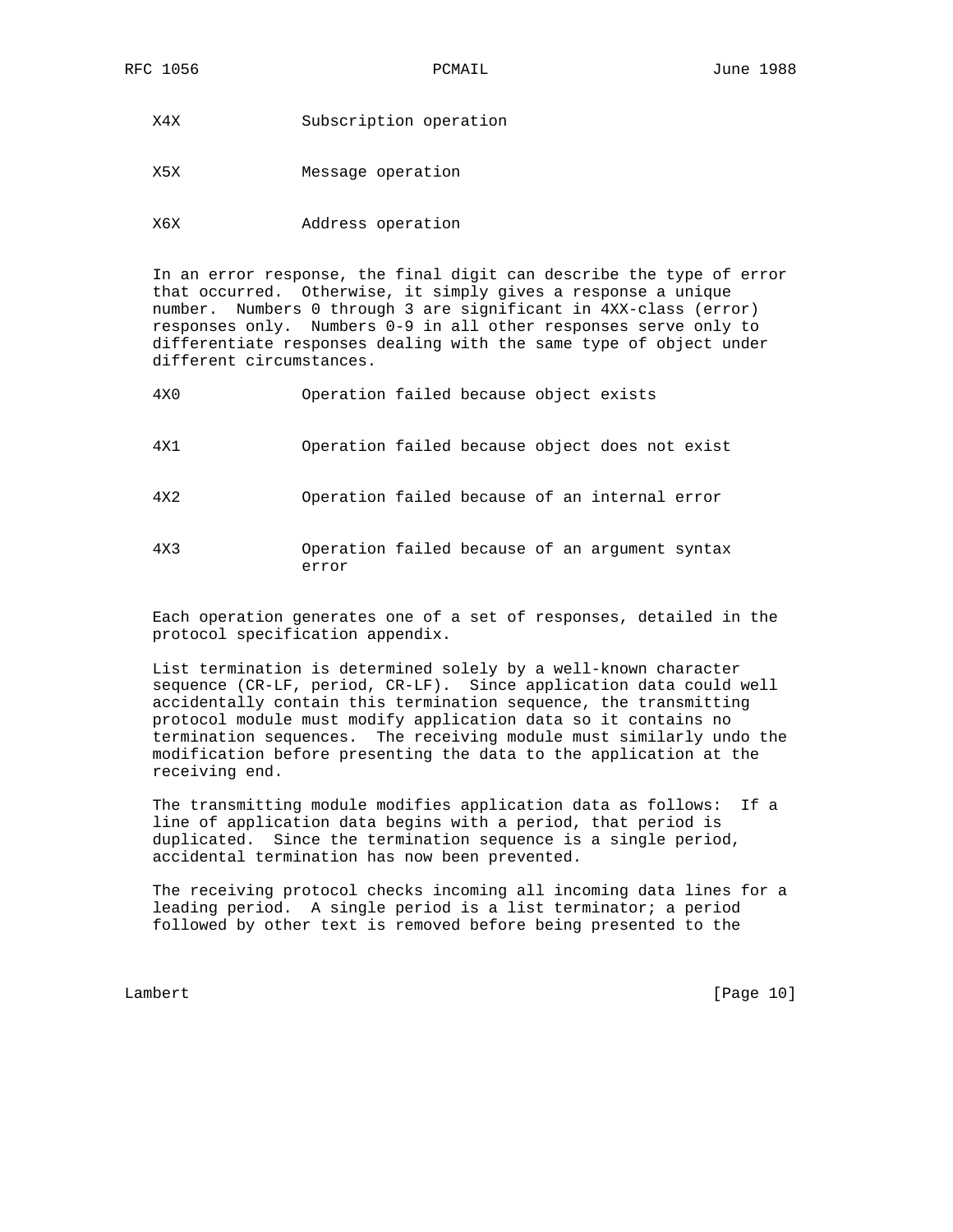receiving application.

### 4.3. DMSP sessions

 A DMSP session proceeds as follows: a client begins the session with the repository by opening a connection to the repository's machine. The client then authenticates both itself and its user to the repository with a "login" operation. If the authentication is successful, the user performs an arbitrary number of DMSP operations before ending the session with a "logout" operation, at which time the connection is closed by the repository.

 Because DMSP can manipulate a pair of mail states (local and global) at once, it is extremely important that all DMSP operations are failure-atomic. Failure of any DMSP operation must leave both states in a consistent, known state. For this reason, a DMSP operation is defined to have failed unless an explicit acknowledgement is received by the operation initiator. This acknowledgement consists of a response code possibly followed by information, as described above.

 Following is a general discussion of all the DMSP operations. The operations are broken down by type: general operations, user operations, client operations, mailbox operations, address operations, subscription operations, and message operations. Detailed operation specifications appear at the end of this document.

### 4.4. General operations

 The first group of DMSP operations perform general functions that operate on no one particular class of object. DMSP has three general operations which provide the following services:

 In order to prevent protocol version skew between clients and the repository, DMSP provides a "send-version" operation. The client supplies its DMSP version number as an argument; the operation succeeds if the supplied version number matches the repository's DMSP version number. It fails if the two version numbers do not match. The version number is a natural number like "100", "101", "200". The "send-version" operation should be the first that a client sends to the repository, since no other operation may work correctly if the client and repository are using different versions of DMSP.

 Users can send mail to other users via the "send-message" operation. The message must have an Internet-style header as defined by NIC RFC-822. The repository takes the message and distributes it to the mailboxes specified by the message header's destination fields. If one or more of the mailboxes exists outside the repository's user community, the repository is responsible for handing the message to a

Lambert [Page 11]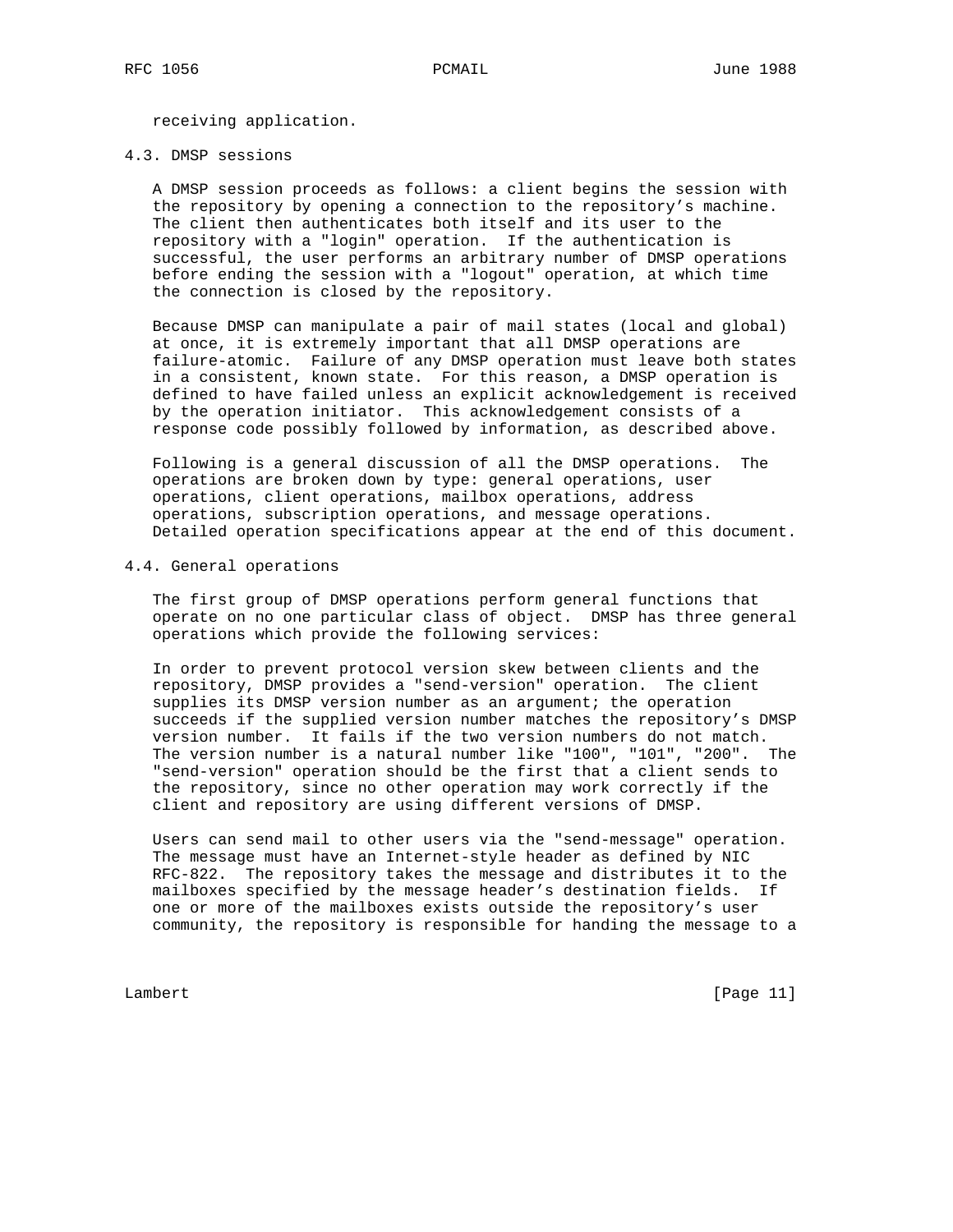local SMTP server. The message envelope is generated by the repository from the message contents since it may be difficult for some clients to perform envelope-generation functions such as address verification and syntax checking.

 A success acknowledgement is sent from the repository only if (1) the entire message was successfully transmitted from client to repository, and (2) the message header was properly formatted. Once the repository has successfully received the message from the client, any subsequent errors in queueing or delivery must be noted via return mail to the user.

 The last general operation is the "help" operation. The repository responds to "help" by printing an acknowledgement followed by a list of supported commands, terminated with a period plus CR-LF. The information is intended for display and can be in any format as long as the individual lines of text returned by the repository are CR- LF-terminated.

### 4.5. User operations

 The next series of DMSP operations manipulates user objects. The most common of these operations are "login" and "logout". A client must perform a login operation before being able to access a user's mail state. A DMSP login operation takes five arguments: (1) the user's name, (2) the user's password, (3) the name of the client performing the login, (4) a flag set to 1 if the repository should create a client object for the client if one does not exist (0 else), and (5) a flag set to 1 if the client wishes to operate in "batch mode" and 0 if the client wishes to operate in "interactive" mode. The last flag value allows the repository to tune internal parameters for either mode of operation.

 The repository can make one of three responses. First, it can make a success response, indicating successful authentication. Second, it can make one of several failure responses, indicating failed authentication. Finally, it can make a special response indicating that authentication was successful, but that the client has not been used in over a week. This last response serves as a hint that the client should consider erasing its local mail state and pulling over a complete version of the repository's mail state. This is done on the assumption that so many mail state changes have been made in a week that it would be inefficient to perform a normal synchronization.

 When a client has completed a session with the repository, it performs a logout operation. This allows the repository to perform any necessary cleanup before closing the network connection.

Lambert [Page 12]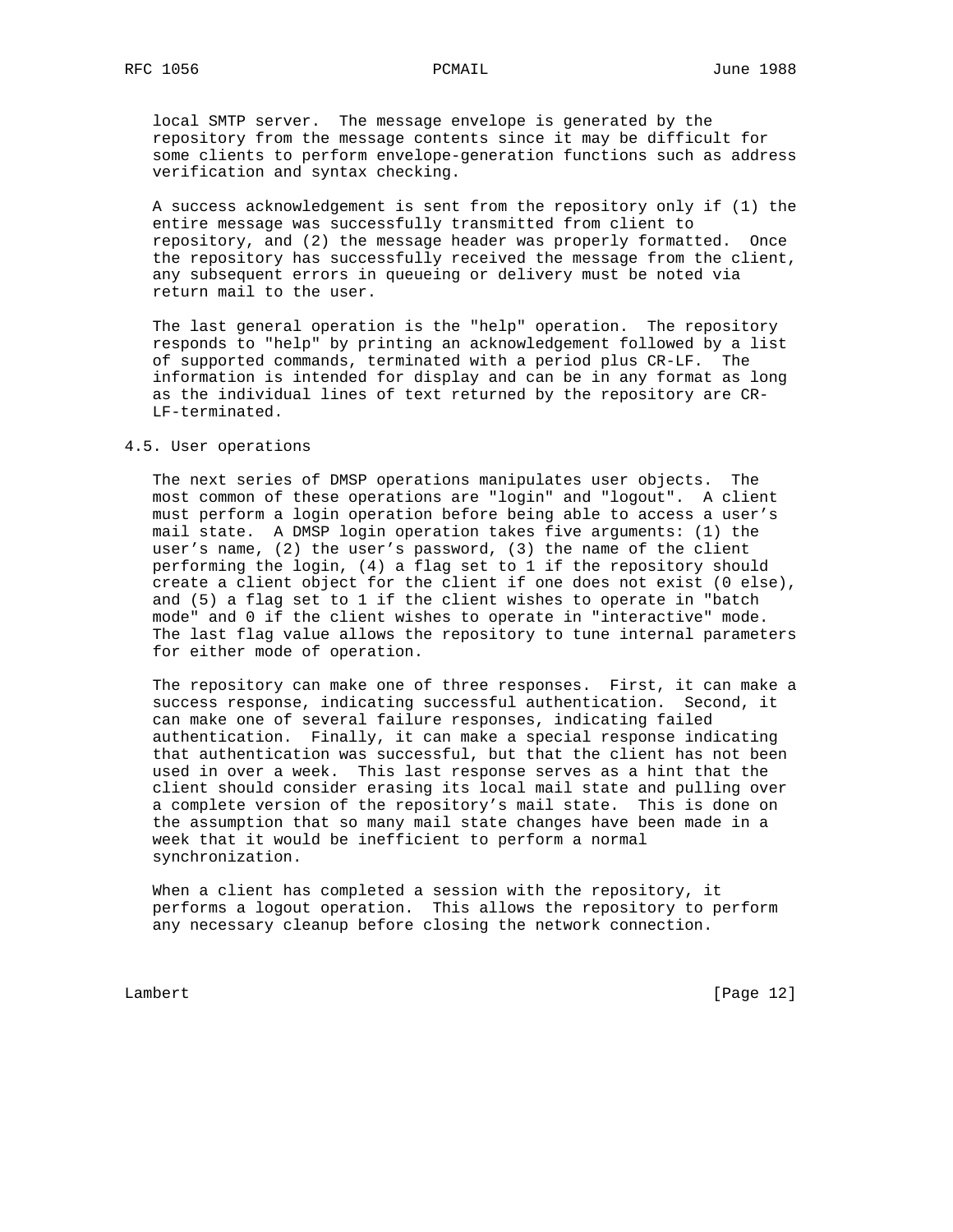A user can change his password via the "set-password" operation. The operation works much the same as the UNIX change-password operation, taking as arguments the user's current password and a desired new password. If the current password given matches the user's current password, the user's current password is changed to the new password given. Because encryption can be difficult to perform on some resource-poor clients, passwords are transmitted in clear text. Clearly this is not an acceptable long-term solution, and alternatives are welcomed.

# 4.6. Client operations

 DMSP provides four operations to manipulate client objects. The first, "list-clients", tells the repository to send the user's client list to the requesting client. The list is a series of lines, one per client, containing the client's name, followed by whitespace, followed by a status string. The status is either "inactive" or "active". As with all text responses, the list is terminated with a period plus CR-LF.

 The "create-client" operation allows a user to add a client object to his list of client objects. Although the login operation duplicates this functionality via the "create-this- client?" flag, the create client operation is a useful means of creating a number of new client objects while logged into the repository via an existing client. The create-client operation requires as an argument the name of the client to create.

 The "delete-client" operation removes an existing client object from a user's client list. The client being removed cannot be in use by anyone at the time. Delete-client also requires as an argument the name of the client to delete.

 The last client operation, "reset-client", causes the repository to place all of the messages in all mailboxes onto the named client's update list. When a client next synchronizes with the repository, it will end up receiving a list of all descriptors when it requests a list of changed message descriptors for a particular mailbox. This is useful for two reasons. First, a client's local mail state could easily become lost or damaged, especially if it is stored on a floppy disk. Second, if a client has been marked as inactive by the repository, the reset-client operation provides a fast way of resynchronizing with the repository, assuming that so many differences exist between the local and global mail states that a normal synchronization would take far too much time.

Lambert [Page 13]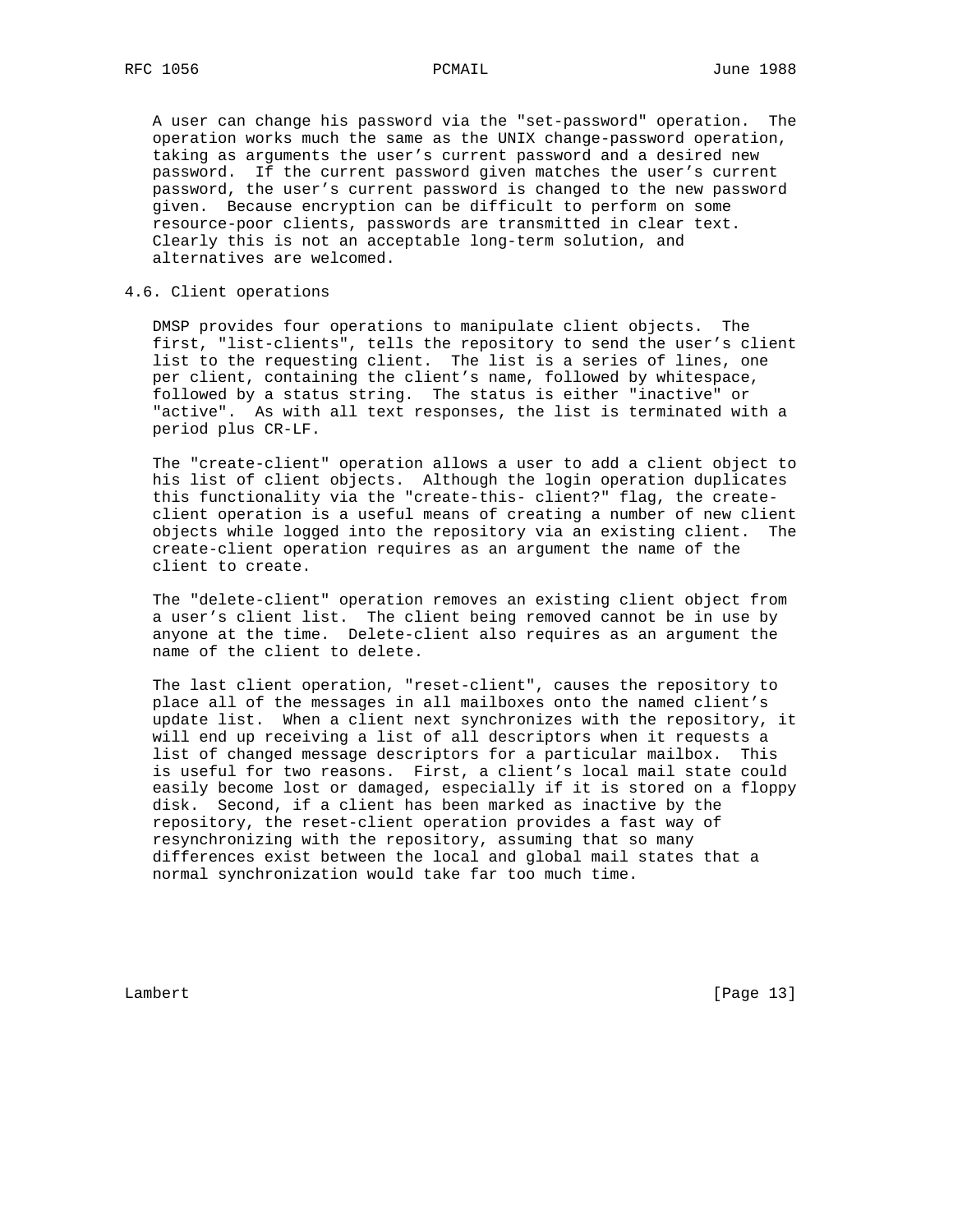# 4.7. Mailbox operations

 DMSP supports seven operations that manipulate mailbox objects. First, "list-mailboxes" has the repository send to the requesting client information on each mailbox. The repository transmits one line of information per mailbox, terminating the list with a period plus CR-LF. Each line contains, in order and separated by whitespace, the mailbox name, "next available UID", total message count, and unseen message count. This operation is useful in synchronizing local and global mail states, since it allows a client to compare the user's global mailbox list with a client's local mailbox list. The list of mailboxes also provides a quick summary of each mailbox's contents without having the contents present.

 The "create-mailbox" has the repository create a new mailbox and attach it to the user's list of mailboxes. It takes as an argument the name of the mailbox to create.

 "Delete-mailbox" removes a mailbox from the user's list of mailboxes. All messages within the mailbox are also deleted and permanently removed from the system. Any address objects binding the mailbox name to RFC-822-style mailbox addresses are also removed from the system. Delete-mailbox takes as an argument the name of the mailbox to delete.

 "Create-bboard-mailbox" allows a user to create a bboard mailbox. The name given as an argument must be unique across the entire repository user community. Once the bboard mailbox has been created, other users may subscribe to it, using subscription objects to keep track of which messages they have read on which bboard mailboxes.

 "Delete-bboard-mailbox" allows a bboard's owner to delete a bboard mailbox. Subscribers who attempt to read from a bboard mailbox after it has been deleted are told that the bboard no longer exists. Again, the operation's argument is the name of the bboard mailbox to delete.

 "Reset-mailbox" causes the repository to place all of the messages in a named mailbox onto the current client's update list. When the client next requests a list of changed message descriptors for this mailbox, it will receive a list of all message descriptors in the mailbox. This operation is merely a more specific version of the reset-client operation (which allows the client to pull over a complete copy of the user's global mail state). Its primary use is for mailboxes whose contents have accidentally been destroyed locally.

Finally, DMSP has an "expunge-mailbox" operation. Any message can be

Lambert [Page 14]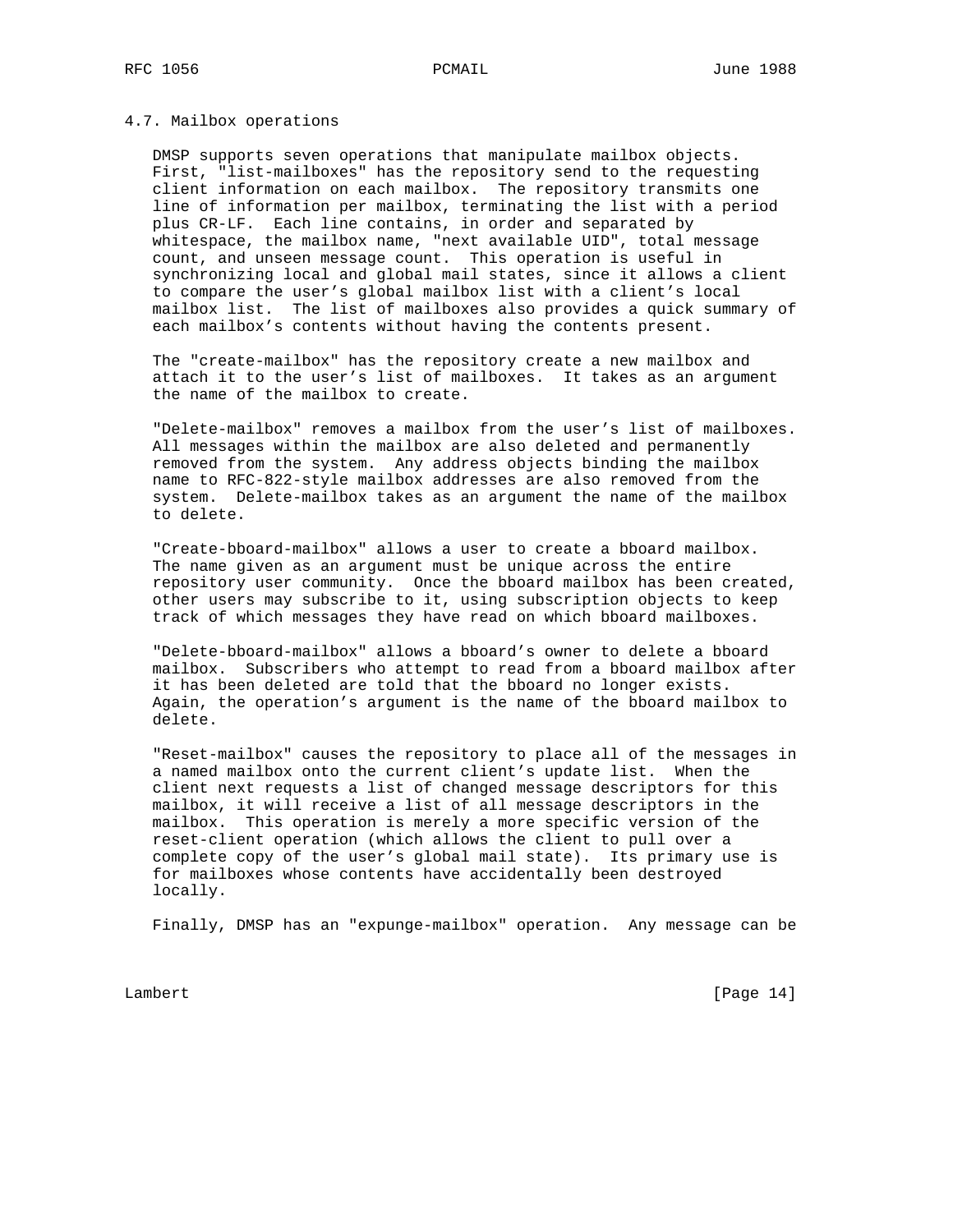deleted and "undeleted" at will, since this simply changes the value of a flag attached to the message. Deletions are made permanent by performing an expunge-mailbox operation. The expunge operation causes the repository to look through a named mailbox, removing from the system any messages marked "deleted". Expunge-mailbox takes as an argument the name of the mailbox to expunge.

### 4.8. Address operations

 DMSP provides three operations that allow users to manipulate address objects. First, the "list-address" operation returns a list of address objects associated with a particular mailbox. Each address is transmitted on a separate line terminated by a CR-LF; the list is terminated with a period plus CR-LF.

 The "create-address" operation adds a new address object that associates a (user-name, mailbox-name) pair with a given RFC-822 style mailbox address. It takes as arguments the mailbox name and the address name.

 Finally, the "delete-address" operation destroys the address object binding the given RFC-822-style mail address and the given (user name, mailbox-name) pair. Arguments are the address to delete and the mailbox it belongs to.

### 4.9. Subscription operations

 DMSP provides five subscription operations. The first, "list subscriptions", gives the user a list of the bboards he is currently subscribing to. The list consists of one line of information per subscription. Each entry contains the following information, in order:

- The bulletin board's name
- The UID of the first message the subscriber has not yet seen
- The number of messages the subscriber has not yet seen
- The highest message UID in the bulletin board

 "List-available-subscriptions" gives the user a list of all bboards he can subscribe to. The list consists of bboard names, one per line, terminated by a period plus CR-LF. "Createsubscription" adds a subscription to the user's list of subscriptions; it takes as an argument the name of the bboard to subscribe to. "Delete subscription" removes a subscription from the list, and takes as an

Lambert [Page 15]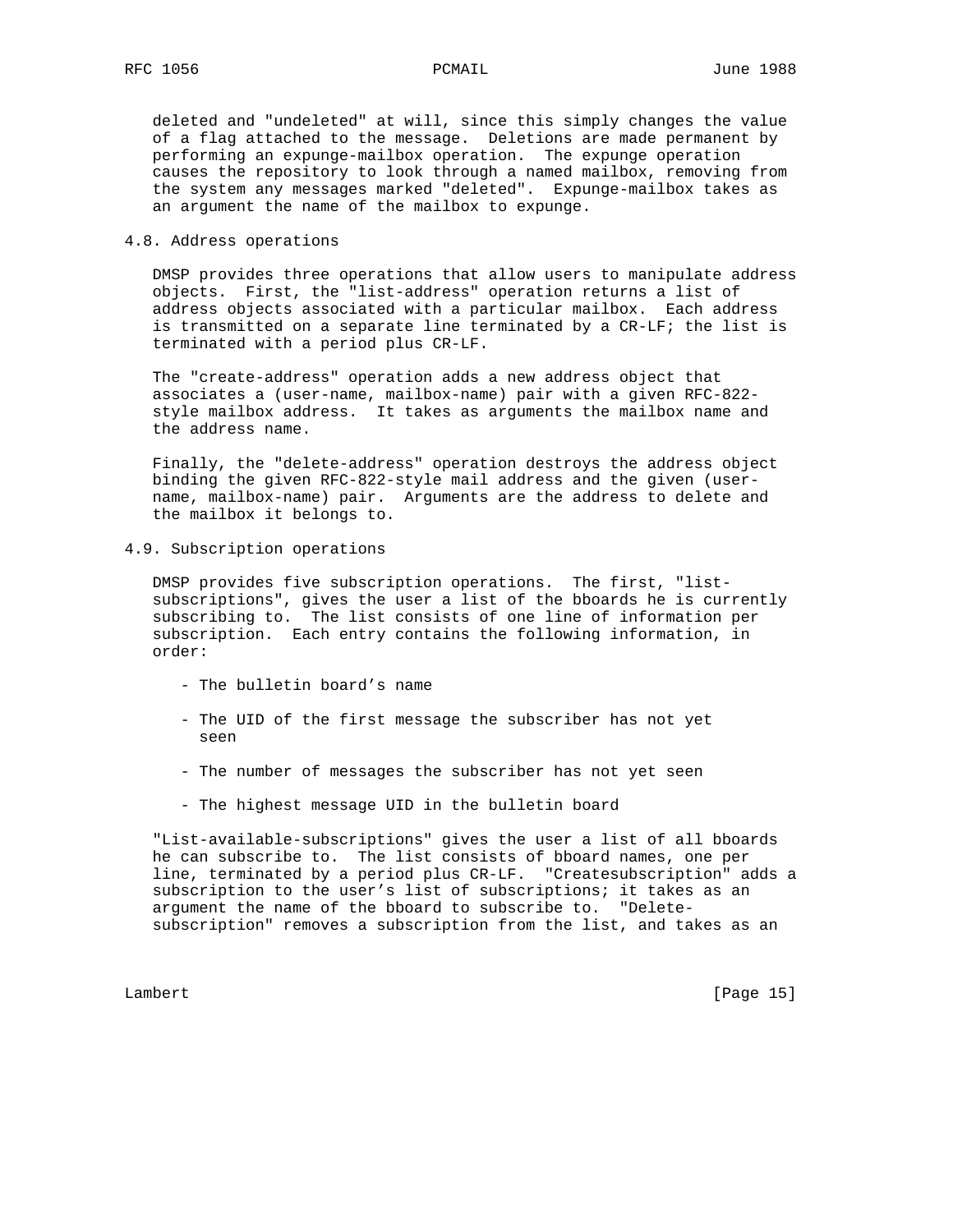argument the name of the subscription to remove. Note that this does not delete the associated bboard mailbox (obviously only the bboard's owner can do that). It merely removes the user from the list of the bboard's subscribers. Finally DMSP allows the user to tell the repository which messages in a bboard he has seen. Every subscription object contains the UID of the first message the user has not yet seen; the "reset-subscription" operation updates that number, insuring that the user sees a given bboard message only once. Reset-subscription takes as arguments the name of the subscription and the new UID value.

# 4.10. Message operations

 The most commonly-manipulated Pcmail objects are messages; DMSP therefore provides special message operations to allow efficient synchronization, as well as a set of operations to perform standard message-manipulation functions.

 A user may request a series of descriptors with the "fetch descriptors" operation. The series is identified by a pair of message UIDs, representing the lower and upper bounds of the list. Since UIDs are defined to be monotonically increasing numbers, a pair of UIDs is sufficient to completely identify the series of descriptors. If the lower bound UID does not exist, the repository starts the series with the first message with UID greater than the lower bound. Similarly, if the upper bound does not exist, the repository ends the series with the last message with UID less than the upper bound. If certain UIDs within the series no longer exist, the repository obviously does not send them. The repository returns the descriptors in a list with the following format:

 If a descriptor has been expunged, the repository transmits two consecutive lines of information: the word "expunged" on one line, followed by the message UID on the next line. "Expunged" notifications are only transmitted in response to a "fetch-changed descriptors" command; they are an indication to the client that someone else has expunged the mailbox and that the client should remove the local copy of the expunged message.

 If a descriptor has not been expunged, it is presented as six consecutive lines of information: the word "descriptor" on the first line, followed by a second line containing the message UID, flag states (see examples following), message length in bytes, and message length in lines, followed by four lines containing in order the message "from:" field, "to:" field, "date:" field, and "subject:" field. The entire list of descriptors is terminated by a period plus CR-LF; individual descriptors are not specially terminated since the first line ("expunged" or "descriptor") of a list entry determines

Lambert [Page 16]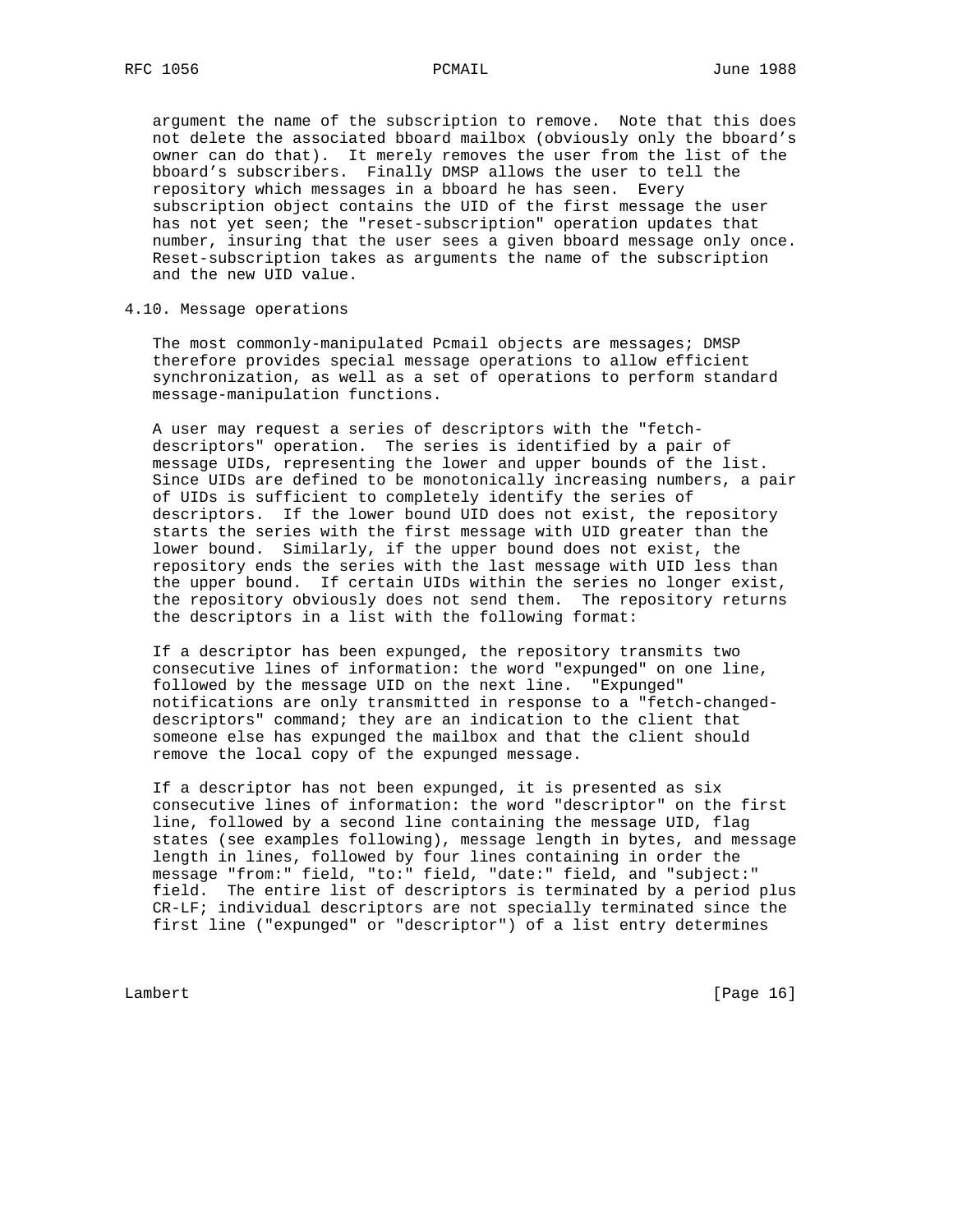the exact length of the entry (two lines or six lines).

 The "fetch-changed-descriptors" operation is intended for use during state synchronization. Whenever a descriptor changes state (one of its flags is cleared, for example), the repository notes those clients which have not yet recorded the change locally. Fetch changed-descriptors has the repository send to the client a maximum of the first N descriptors which have changed since the client's last synchronization, where N is a number sent by the client. The list sent begins with the descriptor with lowest UID. Note that the list of descriptors is only guaranteed to be monotonically increasing for a given call to "fetch-changed-descriptors"; messages with lower UIDs may be changed by other clients in between calls to "fetch changeddescriptors". "Fetch-changed-descriptors" takes two arguments: the name of the mailbox to search, and the maximum number of descriptors for the repository to return.

 Once the changed descriptors have been looked at, a user will want to inform the repository that the current client has recorded the change locally. The "reset-descriptors" command causes the repository to mark as "recorded by current client" a given series of descriptors. The series is identified by a low UID and a high UID. UIDs within the series that no longer exist are ignored. Arguments are: mailbox name, low UID in range, and high UID in range.

 Whole messages are transmitted from repository to user with the "fetch-message" operation. The separation of "fetchdescriptors" and "fetch-message" operations allows clients with small amounts of disk storage to obtain a small message summary (via "fetch-descriptors" or "fetch-changed-descriptors") without having to pull over the entire message. Arguments are mailbox name, followed by message UID.

 Frequently, a message may be too large for some clients to store locally. Users can still look at the message contents via the "print-message" operation. This operation has the repository send a copy of the message to a named printer. The printer name need only have meaning to the particular repository implementation; DMSP transmits the name only as a means of identification. Arguments are: mailbox name, followed by message UID, followed by printer identification.

 Copying of one message into another mailbox is accomplished via the "copy-message" operation. A descriptor list of length one, containing a descriptor for the copied message, is returned if the copy operation is successful. This descriptor is required because the copied message acquires a UID different from the original message. The client cannot be expected to know which UID has been assigned the copy, hence the repository's sending a descriptor

Lambert [Page 17]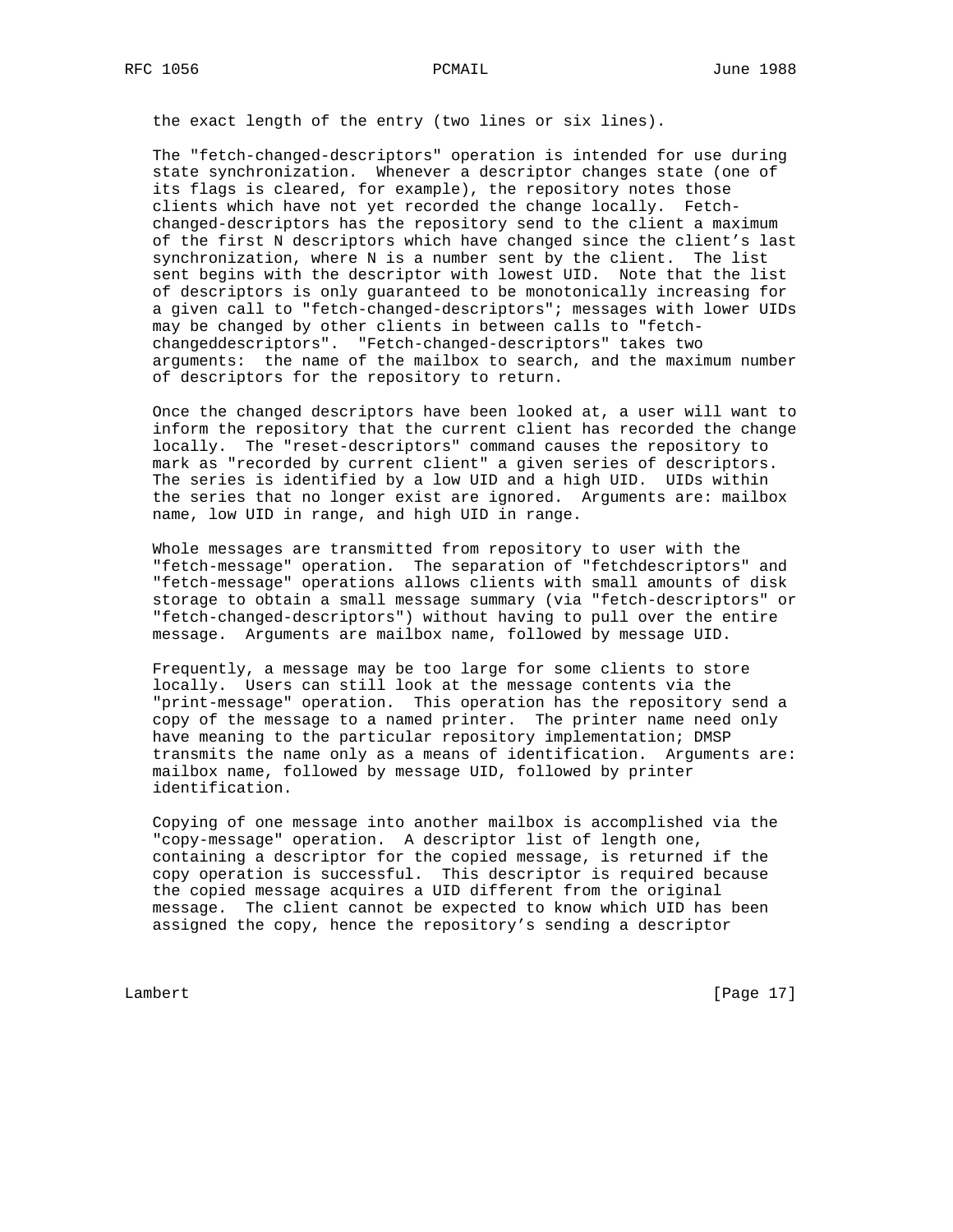containing the UID. Arguments to copy-message are: source mailbox name, target mailbox name, and source message UID.

 Each message has associated with it sixteen flags, as described earlier. These flags can be set and cleared using the "set-message flag" operation. The first eight flags have special meaning to the repository as described above; the remaining eight are for user use. Set-message-flag takes four arguments: mailbox name, message UID, flag number (0 through 15), and desired flag state (0 or 1).

5. Client Architecture

 Clients can be any of a number of different workstations; Pcmail's architecture must therefore take into account the range of characteristics of these workstations. First, most workstations are much more affordable than the large computers currently used for mail service. It is therefore possible that a user may well have more than one. Second, some workstations are portable and they are not expected to be constantly tied into a network. Finally, many of the smaller workstations resource-poor, so they are not expected to be able to store a significant amount of state information locally. The following subsections describe the particular parts of Pcmail's client architecture that address these different characteristics.

5.1. Multiple clients

 The fact that Pcmail users may own more than one workstation forms the rationale for the multiple client model that Pcmail uses. A Pcmail user may have one client at home, another at an office, and maybe even a third portable client. Each client maintains a separate copy of the user's mail state, hence Pcmail's distributed nature. The notion of separate clients allows Pcmail users to access mail state from several different locations. Pcmail places no restrictions on a user's ability to communicate with the repository from several clients at the same time. Instead, the decision to allow several clients concurrent access to a user's mail state is made by the repository implementation.

# 5.2. Synchronization

 Some workstations tend to be small and fairly portable; the likelihood of their always being connected to a network is relatively small. This is another reason for each client's maintaining a local copy of a user's mail state. The user can then manipulate the local mail state while not connected to the network (and the repository). This immediately brings up the problem of synchronization between local and global mail states. The repository is continually in a position to receive global mail state updates, either in the form of

Lambert [Page 18]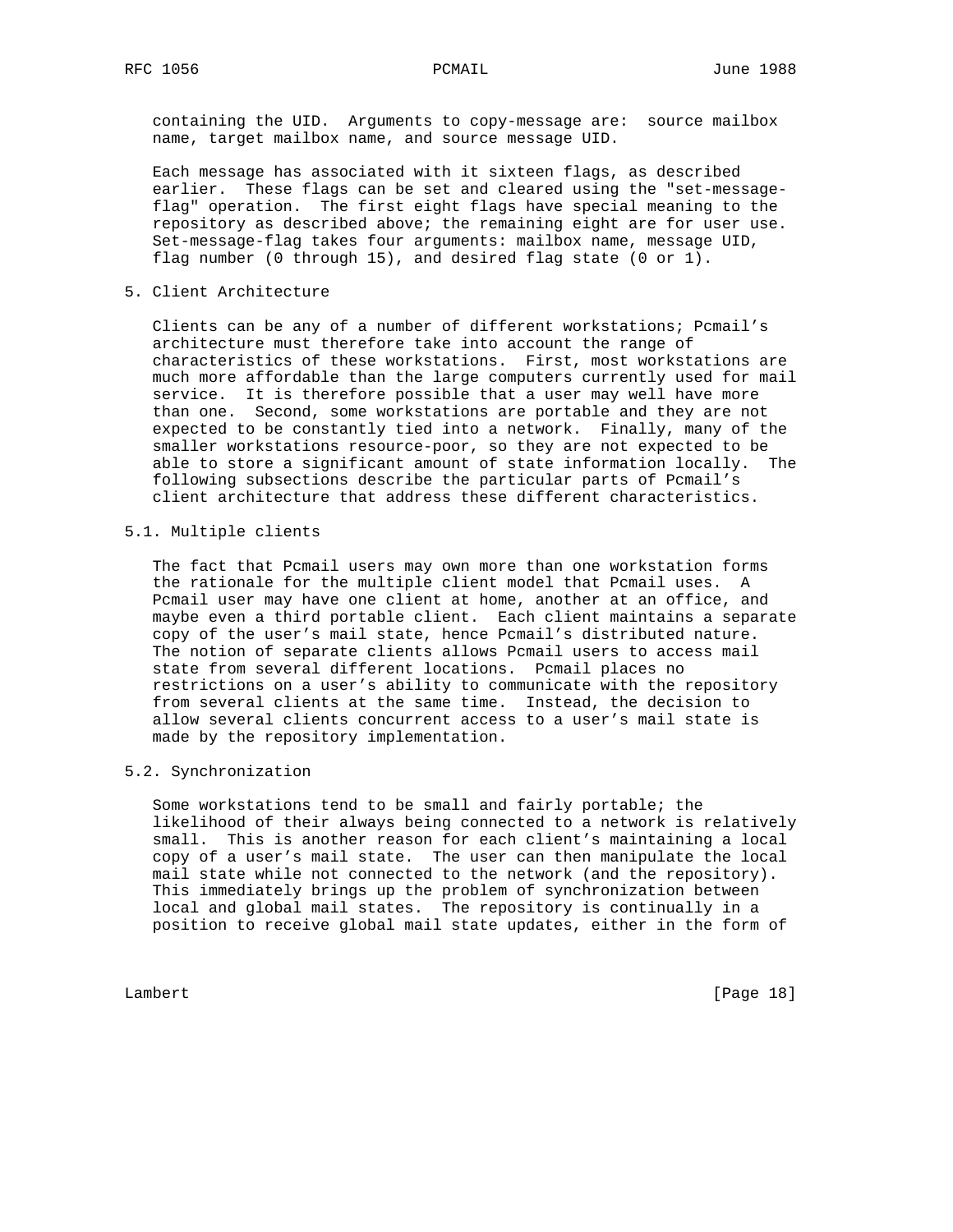incoming mail, or in the form of changes from other clients. A client that is not always connected to the net cannot immediately receive the global changes. In addition, the client's user can make his own changes on the local mail state.

 Pcmail's architecture allows fast synchronization between client local mail states and the repository's global mail state. Each client is identified in the repository by a client object attached to the user. This object forms the basis for synchronization between local and global mail states. Some of the less common state changes include the adding and deleting of user mailboxes and the adding and deleting of address objects. Synchronization of these changes is performed via DMSP list operations, which allow clients to compare their local versions of mailbox and address object lists with the repository's global version and make any appropriate changes. The majority of possible changes to a user's mail state are in the form of changed descriptors. Since most users will have a large number of messages, and message states will change relatively often, special attention needs to be paid to message synchronization.

 An existing descriptor can be changed in one of three ways: first, one of its sixteen flag values can be changed (this encompasses the user's reading an unseen message, deleting a message, printing a message, etc). Second, a descriptor can be created, either by the delivery of a new message or by the copying of a message from one mailbox to another. Finally, a descriptor can be destroyed, via an "expunge-mailbox" operation.

 In the above cases, synchronization is required between the repository and every client that has not previously noted the change. To keep track of which clients have noticed a global mail state change and changed their local states accordingly, each mailbox has associated with it a list of active clients. Each client has a (potentially empty) "update list" of messages which have changed since that client last synchronized.

 When a client connects to the repository, it executes a DMSP "fetch changed-descriptors" operation. This causes the repository to return a list of all descriptors on that client's update list. When the client receives the changed descriptors, it may do one of two things: if the descriptor is marked "expunged", it can remove the corresponding message from the local mailbox. If the descriptor is not expunged, the client can store the descriptor, thus updating the local mail state. After a changed descriptor has been recorded, the client uses the DMSP "reset-descriptors" operation to remove descriptors from its update list. Those descriptors will now not be sent to the client unless (1) it is explicitly requested via a "fetch-descriptors" operation, or (2) it changes again.

Lambert [Page 19]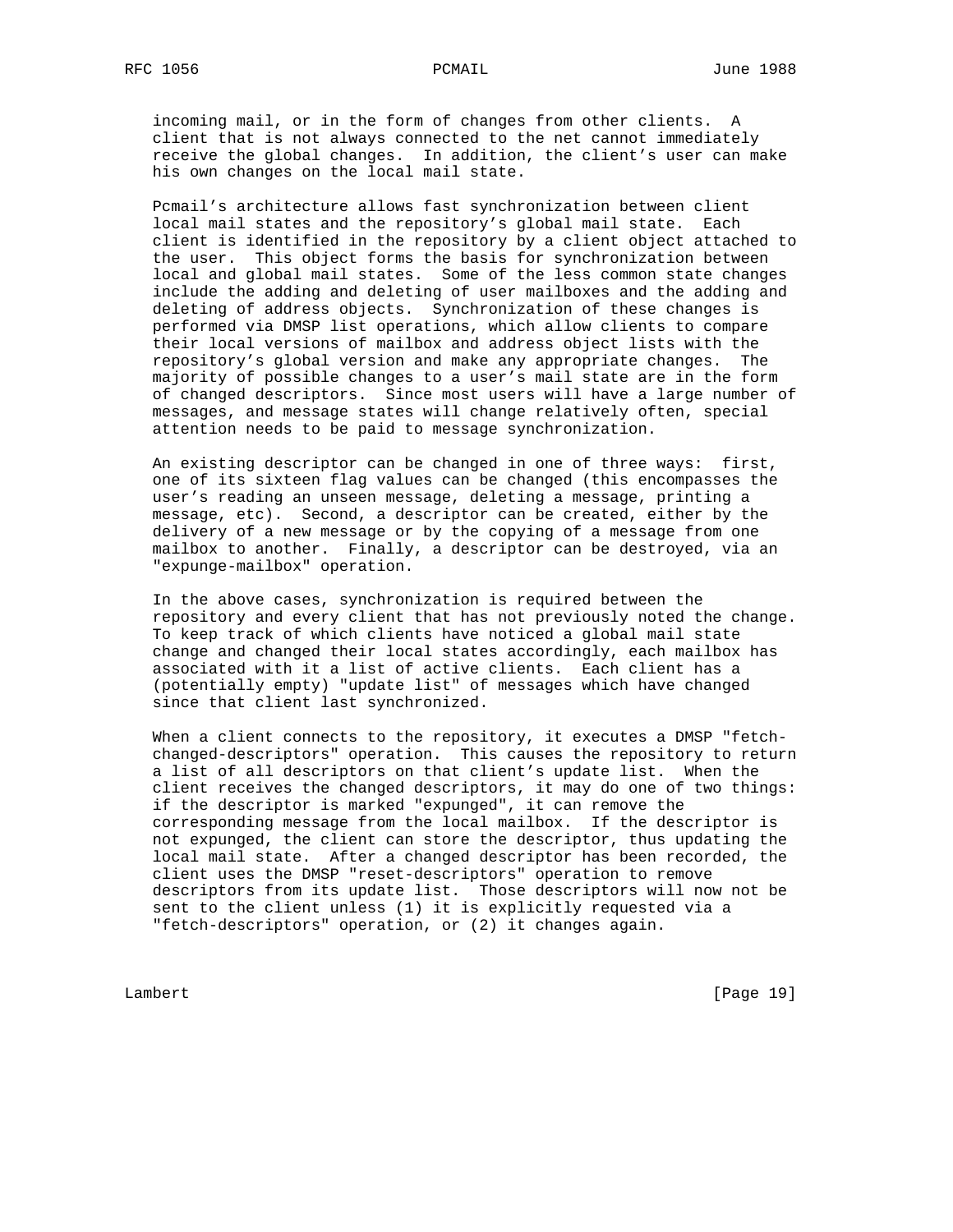In this manner, a client can run through its user's mailboxes, getting all changes, incorporating them into the local mail state, and marking the changes as recorded.

# 5.3. Batch operation versus interactive operation

 Because of the portable nature of some workstations, they may not always be connected to a network (and able to communicate with the repository). Since each client maintains a local mail state, Pcmail users can manipulate the local state while not connected to the repository. This is known as "batch" operation, since all changes are recorded by the client and made to the repository's global state in a batch, when the client next connects to the repository. Interactive operation occurs when a client is always connected to the repository. In interactive mode, changes made to the local mail state are also immediately made to the global state via DMSP operations.

 In batch mode, interaction between client and repository takes the following form: the client connects to the repository and sends over all the changes made by the user to the local mail state. The repository changes its global mail state accordingly. When all changes have been processed, the client begins synchronization; this incorporates newly-arrived mail, as well as mail state changes by other clients, into the local state.

 In interactive mode, since local changes are immediately propagated to the repository, the first part of batch-type operation is eliminated. The synchronization process also changes; although one synchronization is required when the client first opens a connection to the repository, subsequent synchronizations can be performed either at the user's request or automatically every so often by the client.

## 5.4. Message summaries

 Smaller workstations may have little in the way of disk storage. Clients running on these workstations may never have enough room for a complete local copy of a user's global mail state. This means that Pcmail's client architecture must allow user's to obtain a clear picture of their mail state without having all their messages present.

 Descriptors provide message information without taking up large amounts of storage. Each descriptor contains a summary of information on a message. This information includes the message UID, its length in bytes and lines, its status (contained in the eight system-defined and eight user-defined flags), and portions of its

Lambert [Page 20]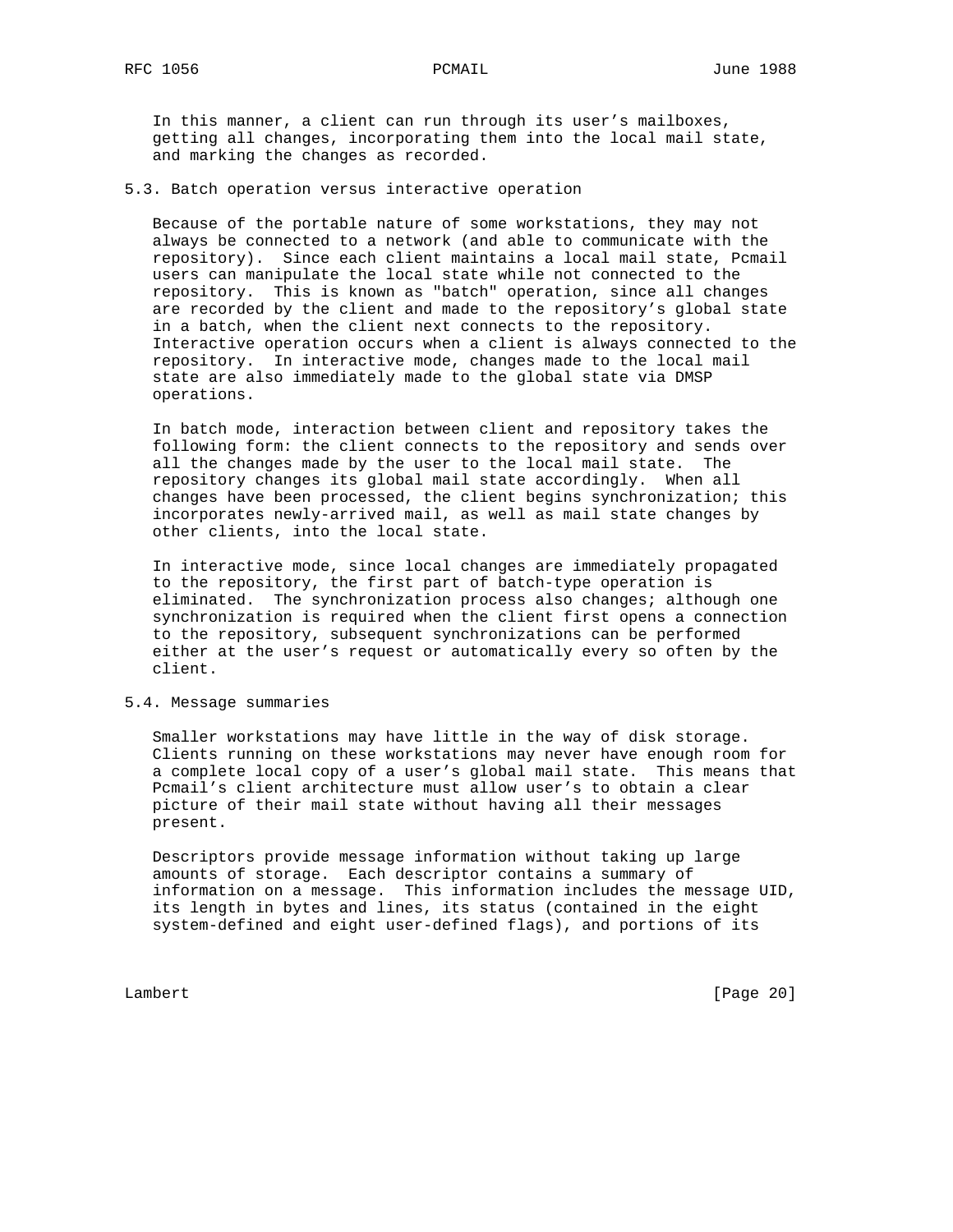RFC-822 header (the "from:", "to:", "date:" and "subject:" fields). All of this information can be encoded in a small (around 100 bytes) data structure whose length is independent of the size of the message it describes.

 Most clients should be able to store a complete list of message descriptors with little problem. This allows a user to get a complete picture of his mail state without having all his messages present locally. If a client has extremely limited amounts of disk storage, it is also possible to get a subset of the descriptors from the repository. Short messages can reside on the client, along with the descriptors, and long messages can either be printed via the DMSP print-message operation, or specially pulled over via the fetch message operation.

6. Typical interactive-style client-repository interaction

 The following example describes a typical communication session between the repository and a client mail reader. The client is one of three belonging to user "Fred". Its name is "office-client", and since Fred has used the client within the last week, it is marked as "active". Fred has two mailboxes: "fred" is where all of his current mail is stored; "archive" is where messages of lasting importance are kept. The example will run through a simple synchronization operation. Typically, the synchronization will be performed by a mail reader as part of a "get new mail" operation.

 First Fred's mail reader connects to the repository and receives the following banner:

200 Pcmail repository version 3.0.0 ready

 In order to access his global mail state, the mail reader must authenticate Fred to the repository; this is done via the DMSP login operation:

login fred fred-password office-client 0 0

 This tells the repository that Fred is logging in via "office client", and that "office-client" is identified by an existing client object in Fred's mail state. The first argument to the login operation is Fred's repository user name. The second argument is Fred's password. The third argument is the name of the client communicating with the repository. The fourth argument tells the repository not to create "office-client" even if it cannot find its client object. The final argument tells the repository that Fred's client is not operating in batch mode but rather in interactive mode.

Lambert [Page 21]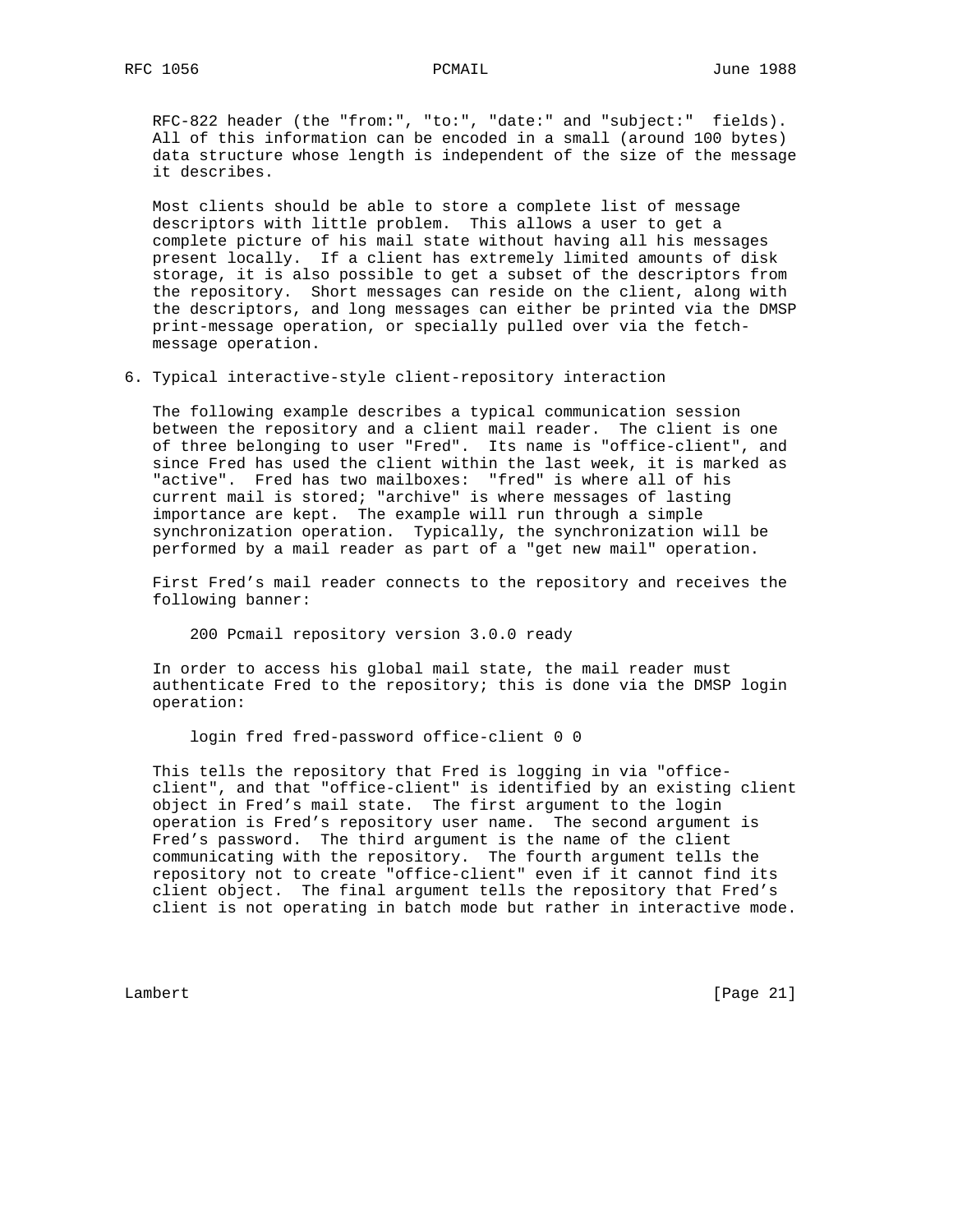Fred's authentication checks out, so the repository logs him in.

200 command OK

 Now that Fred is logged in, the mail reader performs an initial synchronization. This process starts with the mail reader's asking for an up-to-date list of mailboxes:

list-mailboxes

The repository replies with:

 230 mailbox list follows: fred 2313 10 1 archive 101 100 0 .

 This tells the mail reader that there are two mailboxes, "fred" and "archive". "Fred" has 10 messages, one of which is unseen. The next incoming message will be assigned a UID of 2313. "Archive", on the other hand, has 100 messages, none of which are unseen. The next message sent to "archive" will be assigned the UID 101. There are no new mailboxes in the list (if there were, the mail reader would create them. On the other hand, if some mailboxes in the mail reader's local list were not in the repository's list, the program would assume them deleted by another client and delete them locally as well).

 To synchronize, the mail reader need only look at each mailbox's contents to see if (1) any new mail has arrived, or (2) if Fred changed any messages on one of his other two clients subsequent to "office-client"'s last connection to the repository.

 The mail reader asks for any changed descriptors via the "fetch changed-descriptors" operation. It requests at most ten changed descriptors since storage is very limited on Fred's workstation.

fetch-changed-descriptors fred 10

The repository responds with:

 250 descriptor list follows: expunged

Lambert [Page 22]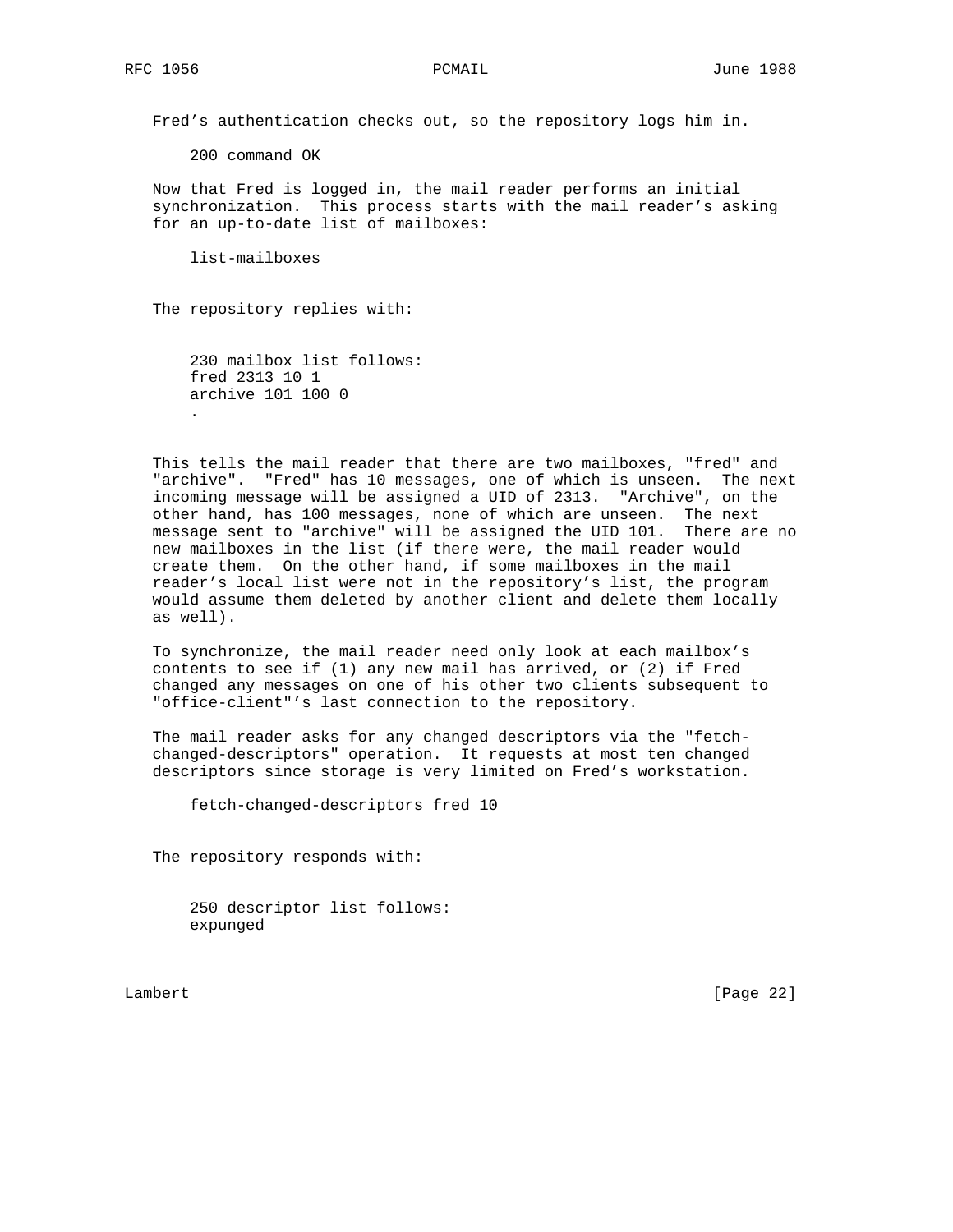2101 expunged 2104 descriptor 2107 1100011100000010 1400 30 foo@bar.edu (Foo Jones) fred@PTT.LCS.MIT.EDU Wed, 9 Dec 87 10:43:52 EST A typical subject line descriptor 2312 0000000000000000 12232 320 joe@athena.mit.edu fred@PTT.LCS.MIT.EDU Thu, 17 Dec 87 18:24:09 PST Another typical subject line .

 If a descriptor changed because it was expunged, it is transmitted as two lines: the word "expunged" on one line, followed by the message UID on the next line. If one of its flags changed state, or it is a new message, it is transmitted as six lines: the word "descriptor" on one line, followed by a line containing the message UID, flags, and length in bytes and lines, followed by the to, from, date, and subject fields, each on one line. The flags are transmitted as a single string of ones and zeroes, a one if the flag is on and a zero if the flag is off. All 16 flags are always transmitted. Flag zero's state is the first character in the flag string; flag fifteen's is the last character in the flag string.

 The first two descriptors in the list have been expunged, presumably by Fred's expunging his mailbox on another client. The mail reader removes messages 2101 and 2104 from its local copy of mailbox "fred". The next descriptor in the list is one which Fred marked for deletion on another client yesterday. The mail reader marks the local version of the message as deleted. The last descriptor in the list is a new one. The mail reader adds the descriptor to its local list. Since all changes to mailbox "fred" have now been recorded locally, the update list can be reset:

reset-descriptors fred 1 2312

The repository responds with:

200 command OK

indicating that it has removed from "office-client"'s update list all

Lambert [Page 23]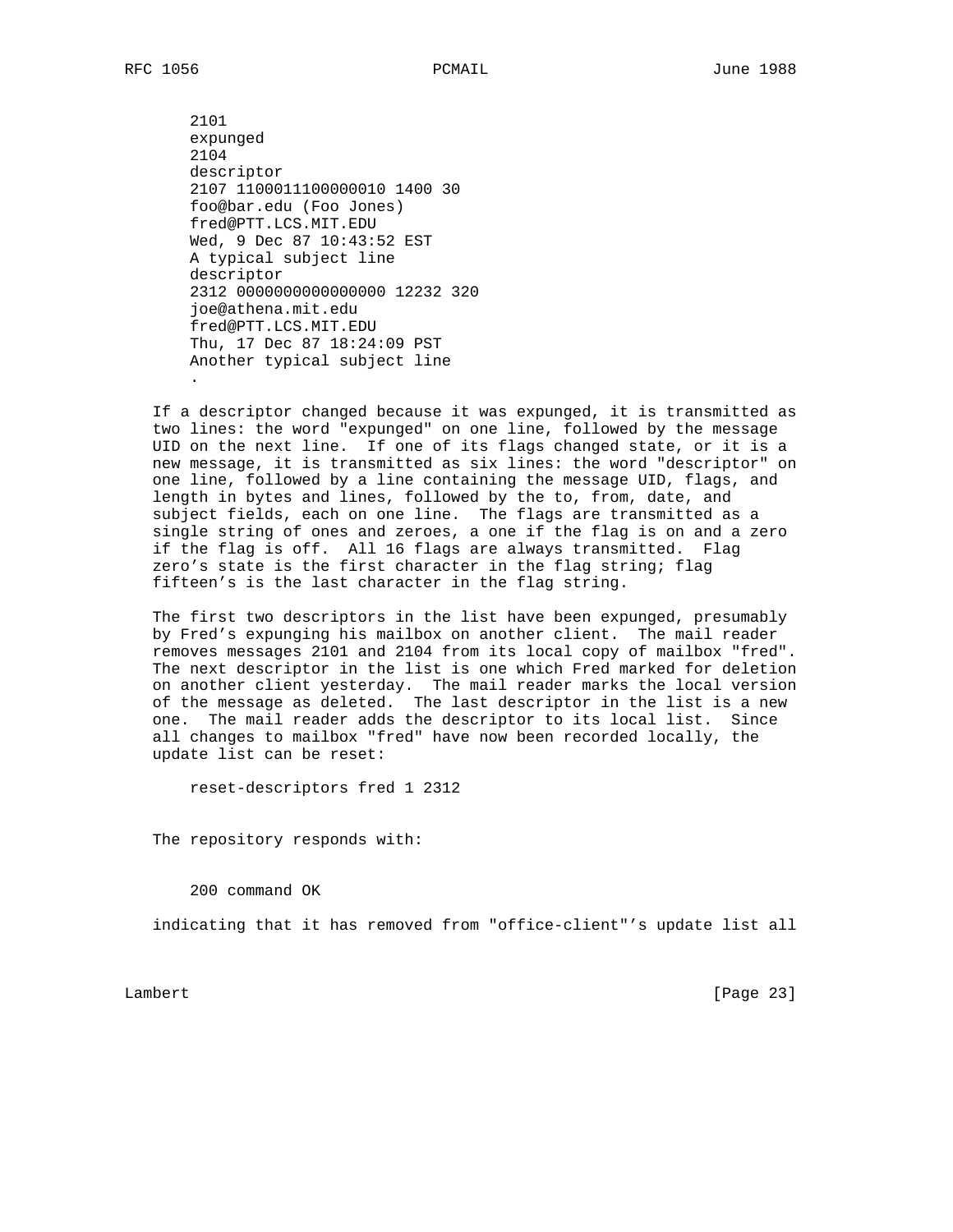.

 messages in mailbox "fred" with UIDs between 1 and 2312 inclusive (in this case just two messages). "Fred" has now been synchronized. The mail reader now turns to Fred's "archive" mailbox and asks for the first ten changed descriptors.

fetch-changed-descriptors archive 10

The repository responds with:

250 descriptor list follows:

 The zero-length list tells the mail reader that no descriptors have been changed in "archive" since its last synchronization. No new synchronization needs to be performed.

 Fred's mail reader is now ready to pull over the new message. The message is 320 lines long; there might not be sufficient storage on "office-client" to hold the new message. The mail reader tries anyway:

fetch-message fred 2312

The repository begins transmitting the message:

 251 message follows: UID: 2312 From: joe@bar.mit.edu To: fred@PTT.LCS.MIT.EDU Date: Thu, 17 Dec 87 18:24:09 PST Subject: Another typical subject line

Fred,

...

 Halfway through the message transmission, Fred's workstation runs out of disk space. Because all DMSP operations are defined to be failure-atomic, the portion of the message already transmitted is destroyed locally and the operation fails. The mail reader informs Fred that the message cannot be pulled over because of a lack of disk space. The synchronization process is now finished and Fred can start reading his mail. The new message that was too big to fit on "office-client" will be marked "off line"; Fred can use the mail

Lambert [Page 24]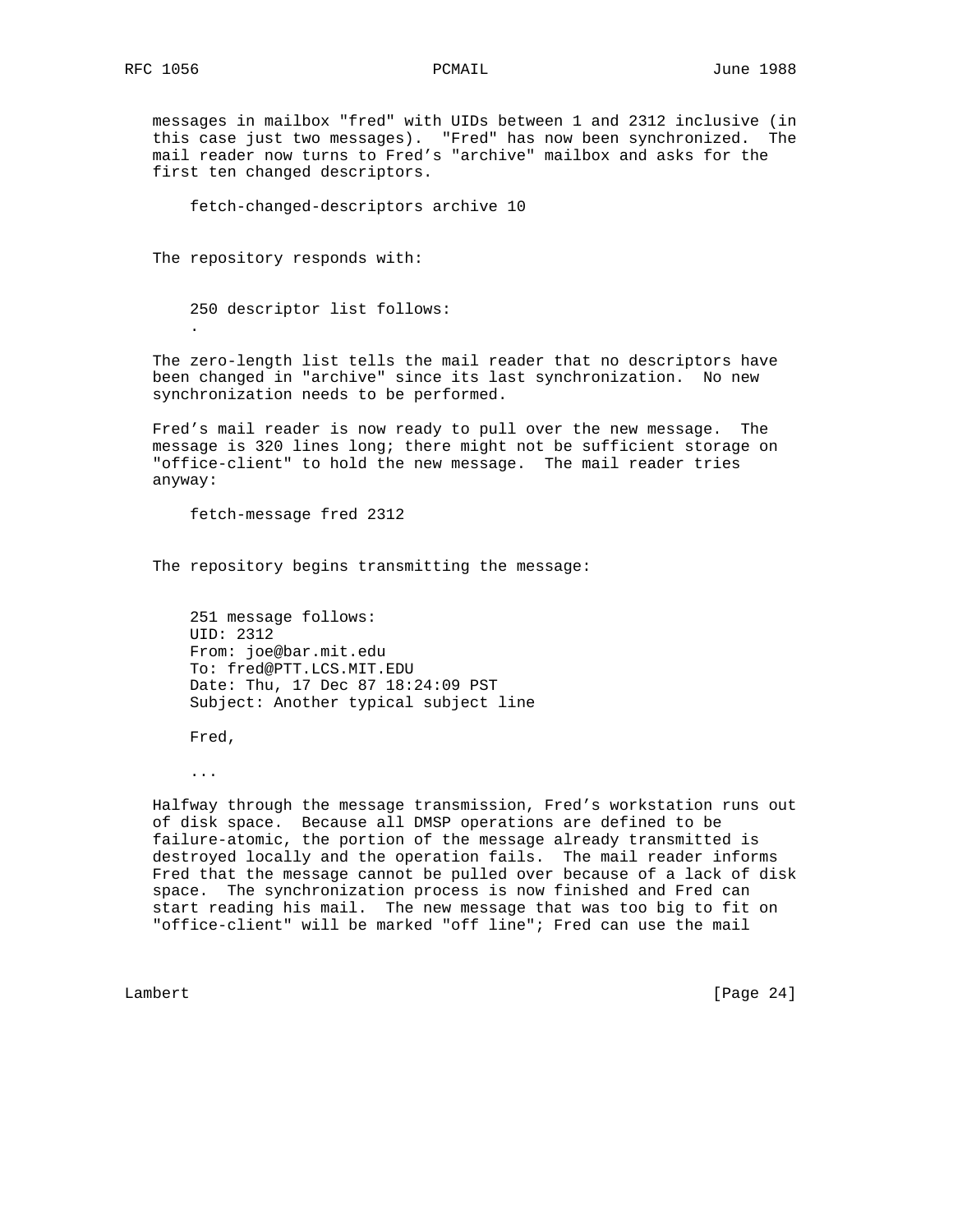reader to either remote-print it or delete and expunge other messages until he has enough space to store the new message.

 Since Fred is running in interactive mode, changes he makes to any messages will immediately be transmitted into DMSP operations and sent to the repository. Depending on the mail reader implementation, Fred will either have to execute a "synchronize" command periodically or the client will synchronize for him automatically every so often.

7. A current Pcmail implementation

 The following section briefly describes a current Pcmail system that services a small community of users. The Pcmail repository runs under UNIX on a DEC Microvax-II connected to the Internet. The clients run on IBM PCs, XTs, and ATs, as well as Sun workstations, Microvaxes, and VAX-750s.

7.1. IBM PC client code

 Client code for the IBM machines operates only in batch mode. Users make local state changes in a mail reader; the changes are queued until the user runs a network client program. The program connects to the repository, performs the queued changes, and synchronizes local and global mail states. The network client program then disconnects from the repository.

 The IBM PC client code has gone through several revisions since the first Pcmail RFC was published. What was once a fairly primitive and cumbersome system has evolved into a system that makes excellent use of the PC's limited resources and provides a fairly powerful, easy to-use mail reader.

 Users access and modify their local mail state via a mail reader written in the Epsilon text editor's EEL extension language. Users are given a variety of commands to operate on individual messages and mailboxes, as well as to compose outgoing mail.

 Synchronization and the processing of queued changes is performed by a separate program, which the user runs as desired. The program takes any actions queued while operating the mail reader, and converts them into DMSP operations. All queued changes are made before any synchronization is performed. The program can be invoked directly from the mail reader, without having to exit and restart.

 The limitation of IBM PC client operation to batch mode was made because of development environment limitations. The mail reader cannot work with the network code inside it because of the network program architecture. The only solution was to provide a two-part

Lambert [Page 25]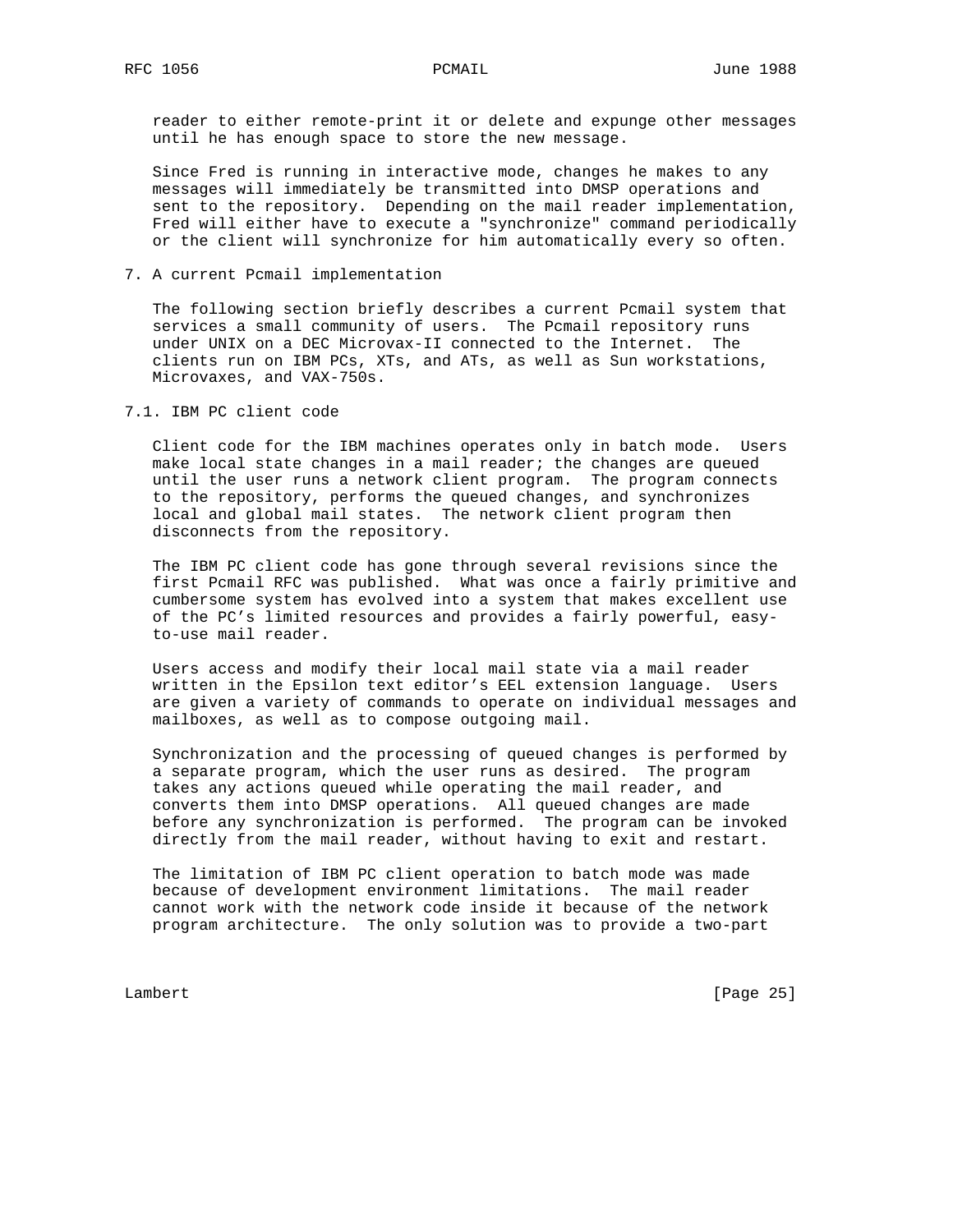client, one part of which read the mail and one part of which interacted with the repository. Although slightly cumbersome, the two-program setup works quite well.

# 7.2. UNIX client code

 Client code for the Suns, Microvaxes, and VAX-750s runs on 4.2/4.3BSD UNIX. It is fully interactive, with a powerful mail reader inside Richard Stallman's GNU-EMACS editor. Since UNIX-based workstations have a good deal of main memory and disk storage, no effort was made to lower local mail state size by keeping message descriptors rather than message text.

 The local mail state consists of a number of BABYL-format mailboxes. The interface is very similar to the RMAIL mail reader already present in GNU-EMACS.

 The mail reader communicates with the repository through network code implemented in EMACS-LISP. Changes to the local mail state are immediately made on the repository; although the repository is fast, there is a small noticeable delay in performing operations over the network.

 There is no provision for automatic synchronization whenever new mail arrives or old mail is changed by another client. Instead, users must get any new mail explicitly. A simple "notification" program runs in the background and wakes up every minute to check for new mail; when mail arrives, the user executes a command to get the new mail, synchronizing the mailbox at the same time.

# 7.3. Repository code

 The repository is implemented in C on 4.2/4.3BSD UNIX. Currently it runs on DEC VAX-750s and Microvaxes, although other repositories will soon be running on IBM RT machines and Sun workstations. The repository code is designed to allow several clients belonging to a particular user to "concurrently" modify the user's state. A locking scheme prevents one client from modifying mail state while another client is modifying the same state.

# 8. Conclusions

 Pcmail is now used by a small community of people at the MIT Laboratory for Computer Science. The repository design works well, providing an efficient means of storing and maintaining mail state for several users. Its performance is quite good when up to ten users are connected; it remains to be seen whether or not the repository will be efficient at managing the state of ten or a

Lambert [Page 26]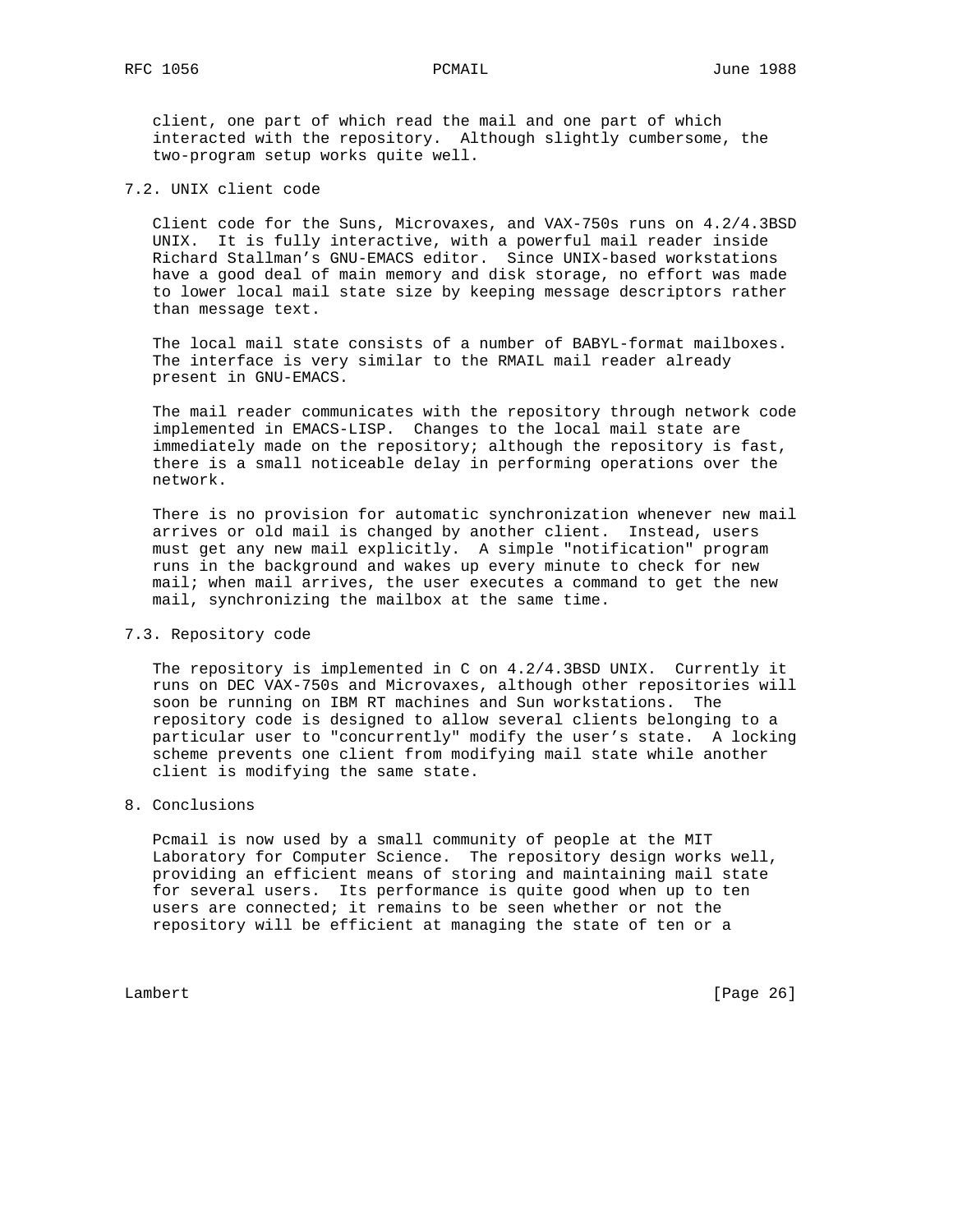hundred times that many users. Given sufficient disk storage, it should be able to, since communication between different users' clients and the repository is likely to be very asynchronous and likely to occur in short bursts with long "quiet intervals" in between as users are busy doing other things.

 Members of another research group at LCS are currently working on a replicated, scalable version of the repository designed to support a very large community of users with high availability. This repository also uses DMSP and has successfully communicated with clients that use the current repository implementation. DMSP therefore seems to be usable over several flavors of repository design.

 The IBM PC clients are very limited in the way of resources. The mail reader/editor combination is quite powerful, making local mail state manipulation fairly easy. Obviously a big performance enhancement would be to provide a fully interactive client. As it is, batch-style synchronization is relatively time consuming due to the low performance of the PCs. The "batch-mode" that the PCs use tends to be good for those PCs that spend a large percentage of their time unplugged and away from a network. It is somewhat inconvenient for those PCs that are always connected to a network and could make good use of an "interactive-mode" state manipulation.

 The UNIX-based clients are more powerful and easier to use than their PC counterparts. Synchronization is much faster, and there is far more functionality in the mail reader (having an interface that runs within GNU-EMACS helps a lot in this respect). Most of those people using the Pcmail system use the UNIX-based client code.

Lambert [Page 27]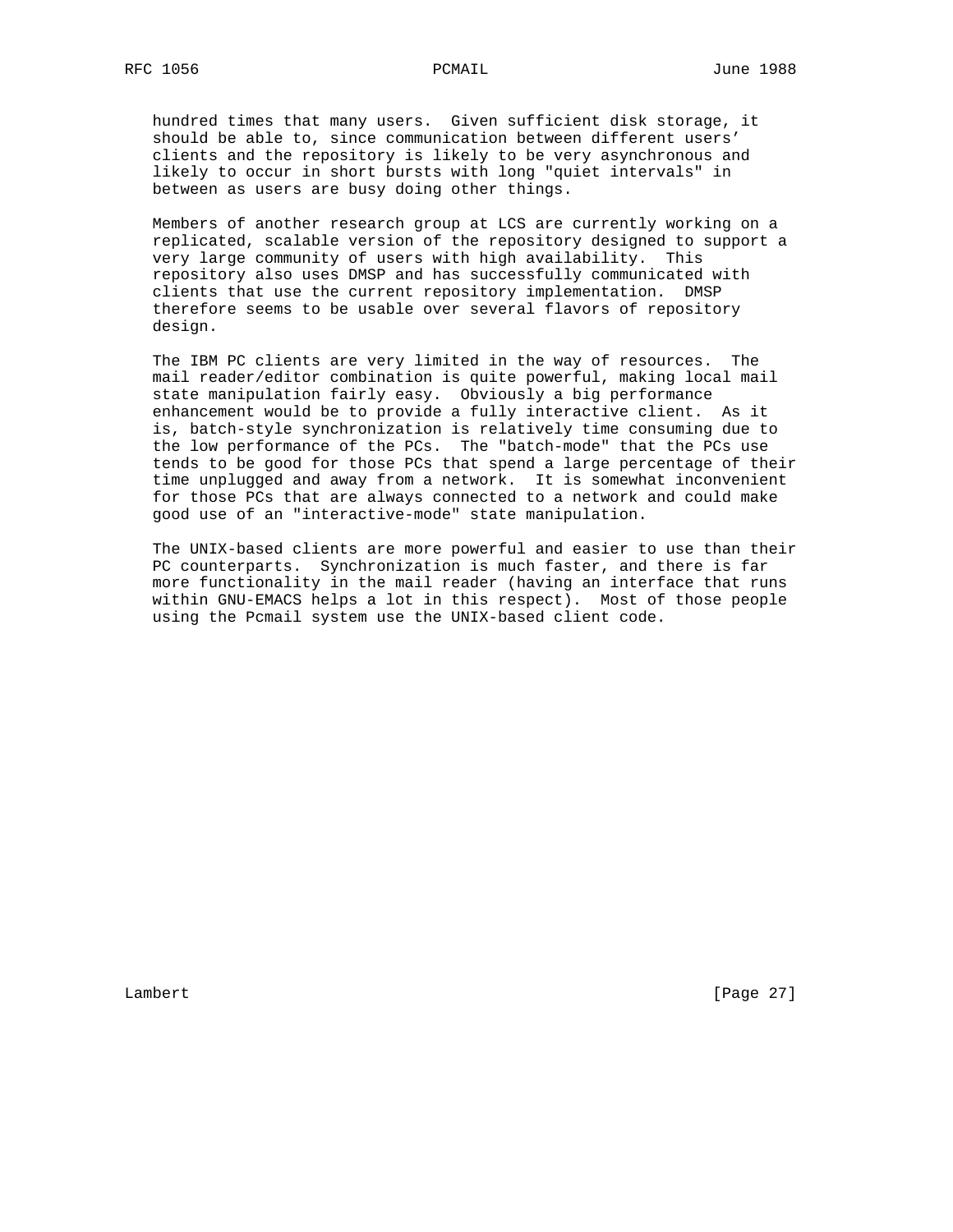# I. DMSP Protocol Specification

 Following are a list of DMSP operations by object type, together with syntax, and possible responses. Some responses may be followed by zero or more lines of text, terminated by a single period plus CR-LF pair. Only success responses and common error responses are listed; a complete list of possible responses follows this appendix. Expressions in angle brackets (i.e. <mailbox-name>) are metalinguistic variables indicating a general request or response form. Operations with arguments have a sample invocation following the operation syntax and response.

General operations:

```
 HELP
       100 Repository version xxx. Following are supported:
       HELP
       SEND-VERSION
       SEND-MESSAGE
       LOGIN
       LOGOUT
        ...
       FETCH-MESSAGE
       COPY-MESSAGE
 .
        SEND-VERSION <version-number>
        200 Command OK
       500 version skew!
        i.e. SEND-VERSION 230
       SEND-MESSAGE
        350 enter message; end with "."
        To: markl
        From: markl
       Subject: a test message
```
 this is a test message .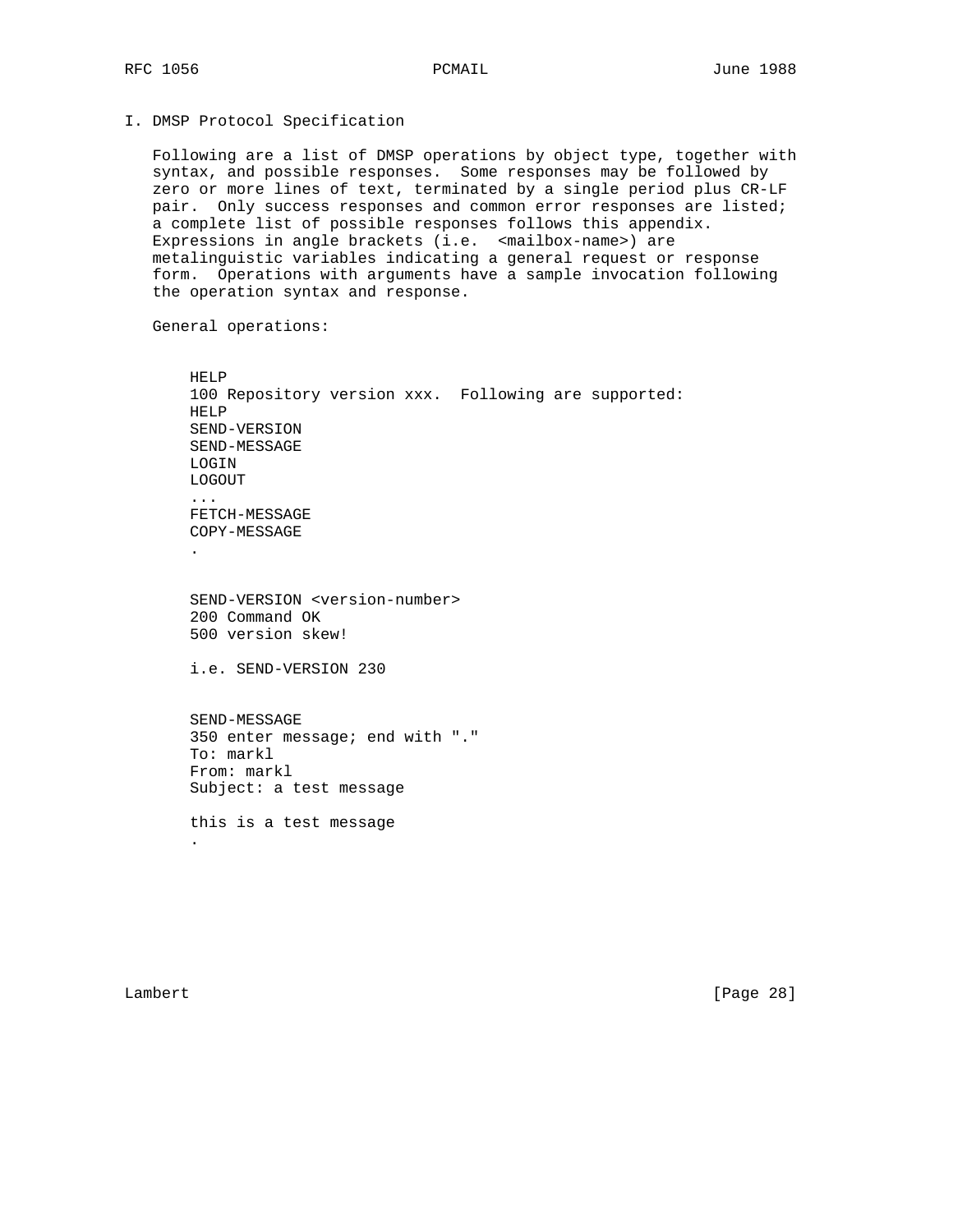Repository responds: 200 Command OK 403 message syntax error User operations: LOGIN <user> <password> <client> <create-p> <batch-p> 200 Command OK 221 Client out of date by > 1 week 404 Bad password 405 Client <client-name> is locked 411 No user named <user-name> 421 Client <client-name> not found i.e. LOGIN markl foo random-client-name 1 0 LOGOUT 200 Command OK SET-PASSWORD <old-password> <new-password> 200 Command OK 404 Incorrect old password i.e. SET-PASSWORD foo bar Client operations: LIST-CLIENTS 220 Client list <name> <status> follows: client-1 active client-2 inactive client-3 active ... client-foobar active . Each line of the list contains a client name, followed by whitespace, followed by the word "active" or the word "inactive", indicating whether or not the client has connected to the repository within the last week.

Lambert [Page 29]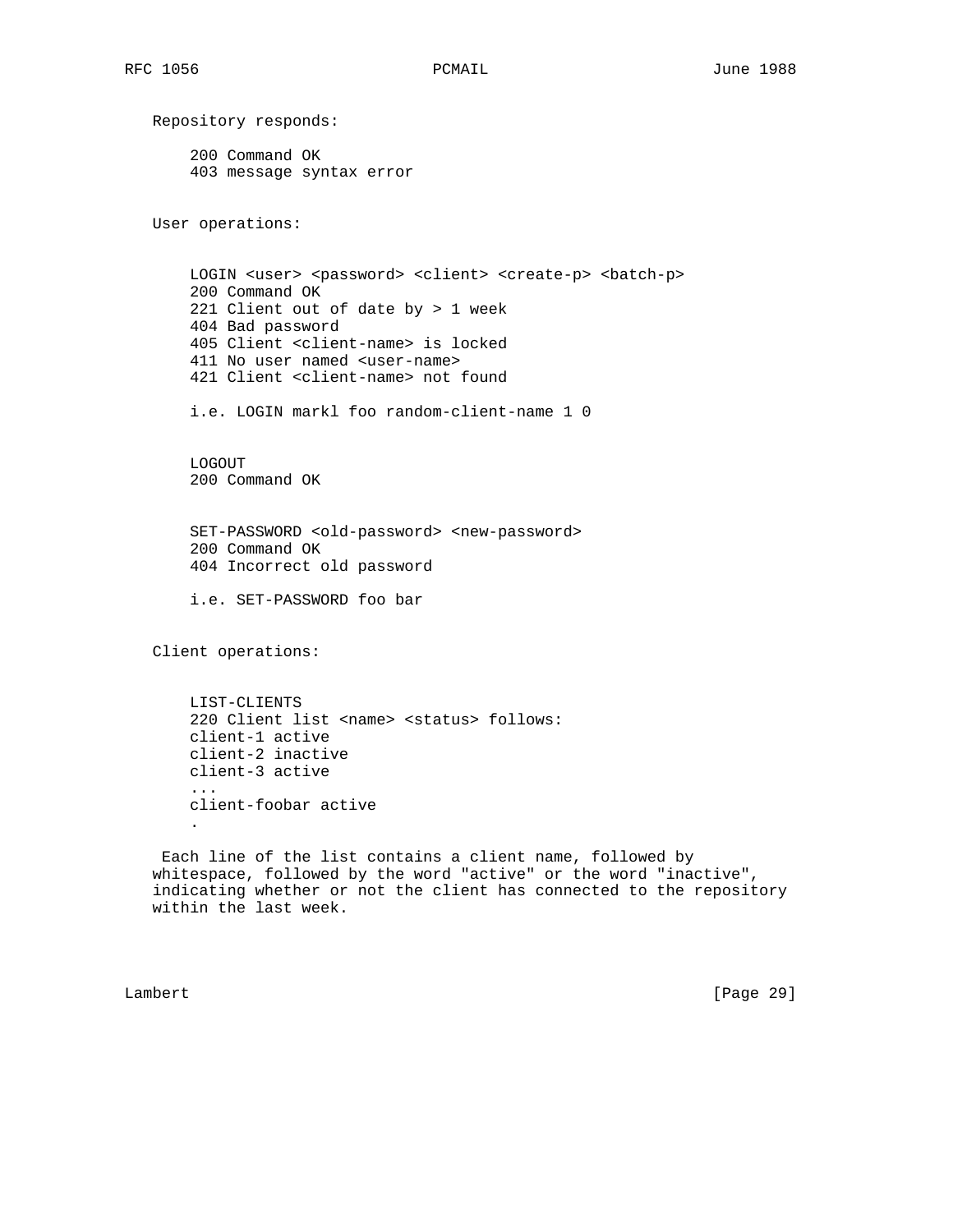CREATE-CLIENT <client-name> 200 Command OK 403 <client-name> is an illegal name 420 Client <client-name> exists

i.e. CREATE-CLIENT new-client

 DELETE-CLIENT <client-name> 200 Command OK 421 Client <client-name> not found 405 Client <client-name> is locked

i.e. DELETE-CLIENT old-client

 RESET-CLIENT <client-name> 200 Command OK 421 Client <client-name> not found 405 Client <client-name> is locked

i.e. RESET-CLIENT any-old-client

Mailbox operations:

 LIST-MAILBOXES 230 Mbox list <name> <high-UID> <#msgs> <#new> follows: mailbox-1 2338 8 1 mailbox-2 59 44 0 ... mailbox-foobar 19 9 0 .

 Each line of the list contains a mailbox name, followed by the mailbox's next available unique identifier, followed by the number of messages in the mailbox, followed finally by the number of unseen messages in the mailbox. Unseen messages are those whose descriptors have flag #1 ("message has been seen") set to zero.

 CREATE-MAILBOX <mailbox-name> 200 Command OK 403 <mailbox-name> is an illegal name 430 <mailbox-name> already exists 440 <mailbox-name> exists as a bboard subscription

Lambert [Page 30]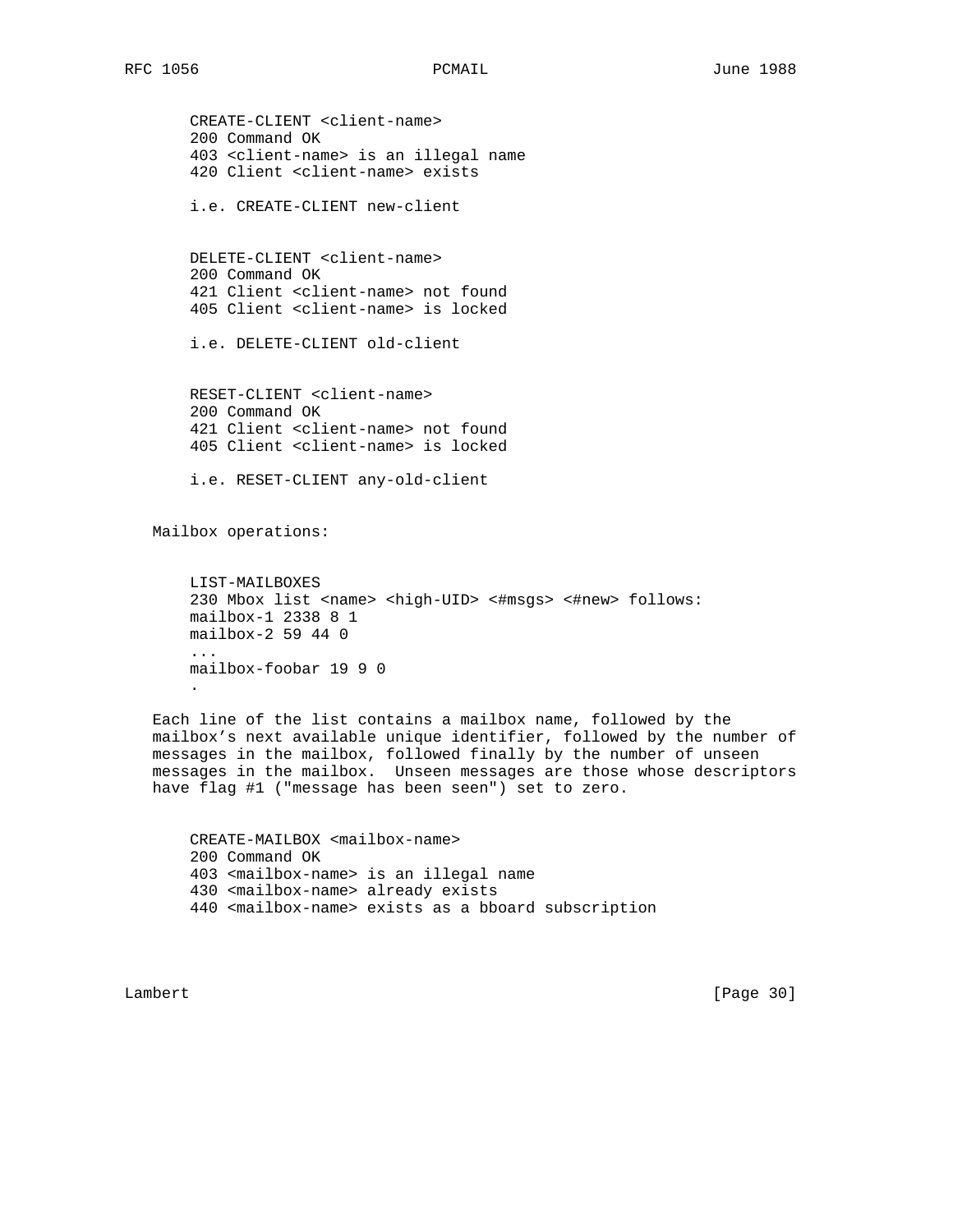i.e. CREATE-MAILBOX current-events DELETE-MAILBOX <mailbox-name> 200 Command OK 431 mailbox <mailbox-name> not found 440 <mailbox-name> is a bboard; use delete-bboard-mailbox i.e. DELETE-MAILBOX income-tax-information CREATE-BBOARD-MAILBOX <mailbox-name> 200 Command OK 430 a mailbox named <mailbox-name> already exists. 430 a bboard mailbox named <mailbox-name> already exists. 403 <mailbox-name> is an illegal name i.e. CREATE-BBOARD-MAILBOX sf-lovers DELETE-BBOARD-MAILBOX <mailbox-name> 200 Command OK 404 not owner of <mailbox-name> 431 no bboard mailbox named <mailbox-name> i.e. DELETE-BBOARD-MAILBOX rec.autos RESET-MAILBOX <mailbox-name> 200 Command OK 431 mailbox <mailbox-name> not found i.e. RESET-MAILBOX british-cars EXPUNGE-MAILBOX <mailbox-name> 200 Command OK 431 mailbox <mailbox-name> not found EXPUNGE-MAILBOX british-cars Address operations:

 LIST-ADDRESSES <mailbox-name> 260 Address list for <mailbox-name> follows: address-1

Lambert [Page 31]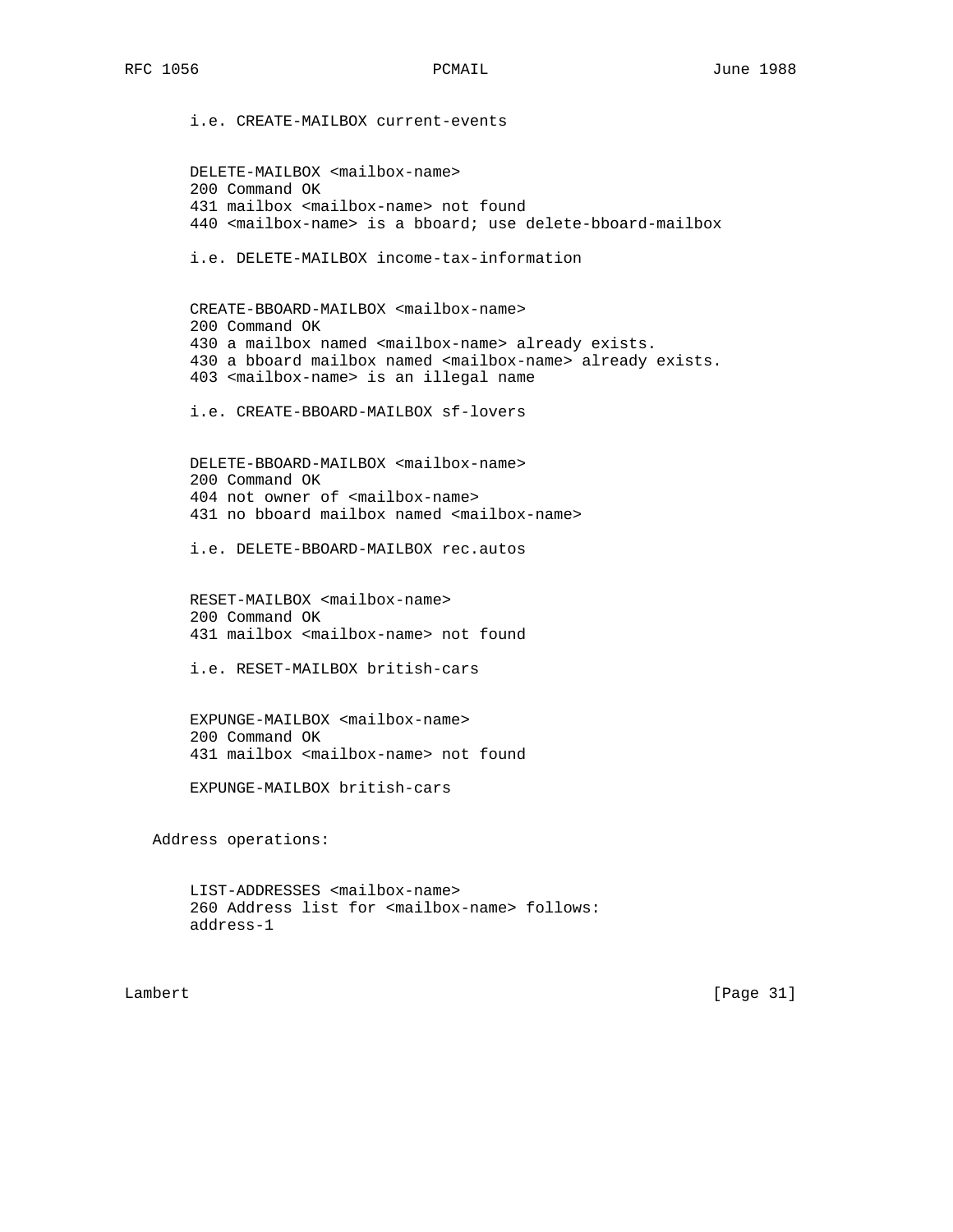address-2 ... address-6 . or 431 mailbox <mailbox-name> not found i.e. LIST-ADDRESSES archive Each line of the list consists solely of one address. CREATE-ADDRESS <mailbox-name> <address-name> 200 Command OK 403 <mailbox-name> is an illegal name 431 mailbox <mailbox-name> not found 460 <address-name> already exists i.e. CREATE-ADDRESS markl markl-bug-pcmail DELETE-ADDRESS <mailbox-name> <address-name> 200 Command OK 431 mailbox <mailbox-name> not found 461 address <address-name> not found i.e. DELETE-ADDRESS markl markl-info-cobol Subscription operations:

 LIST-SUBSCRIPTIONS 240 subscription list follows: bboard-1 2573 33 2606 bboard-2 541 4 545 ... bboard-6 1530 43 1573 .

 Each line of the list consists of a bulletin-board name, followed by the UID of the first message which the user has not yet looked at, followed by the number of messages in the bulletin-board that the user has not yet looked at, followed by the bulletin-board's next available unique message identifier.

Lambert [Page 32]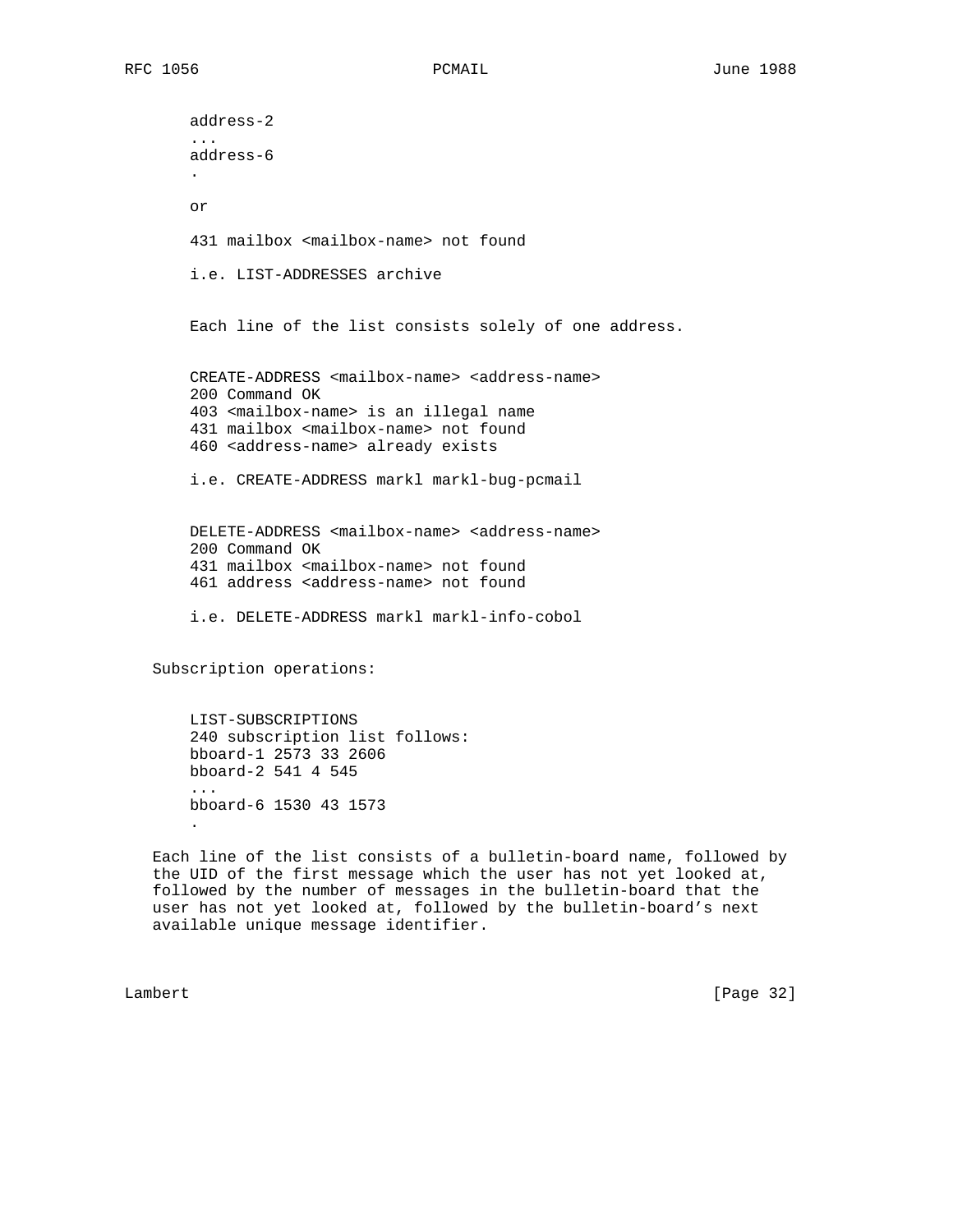```
CREATE-SUBSCRIPTION <br/>bboard-name>
        200 Command OK
        403 <bboard-name> is an illegal name
        430 A mailbox named <bboard-name> already exists
       431 Bboard mailbox <bboard-name> not found
       440 Already subscribing to <bb>oard-name>
       i.e. CREATE-SUBSCRIPTION sf-lovers
      DELETE-SUBSCRIPTION <bb>>board-name>
       200 Command OK
       441 Subscription <bboard-name> not found
        i.e. DELETE-SUBSCRIPTION rec.music
       RESET-SUBSCRIPTION <bboard-name> <new-UID>
       200 Command OK
       441 Subscription <bboard-name> not found
       i.e. RESET-SUBSCRIPTION rec.music.gdead 1210
       LIST-AVAILABLE-SUBSCRIPTIONS
       241 All available bboards follow:
       mod.politics
       sfl
       tcp-ip
       forum
        ...
       comp.emacs
 .
       Each line of the list consists solely of one bulletin-board
       name.
   Message operations:
       FETCH-CHANGED-DESCRIPTORS <mailbox-name> <max-to-send>
       250 Descriptor list follows:
       expunged
```
 2333 expunged 2334

Lambert [Page 33]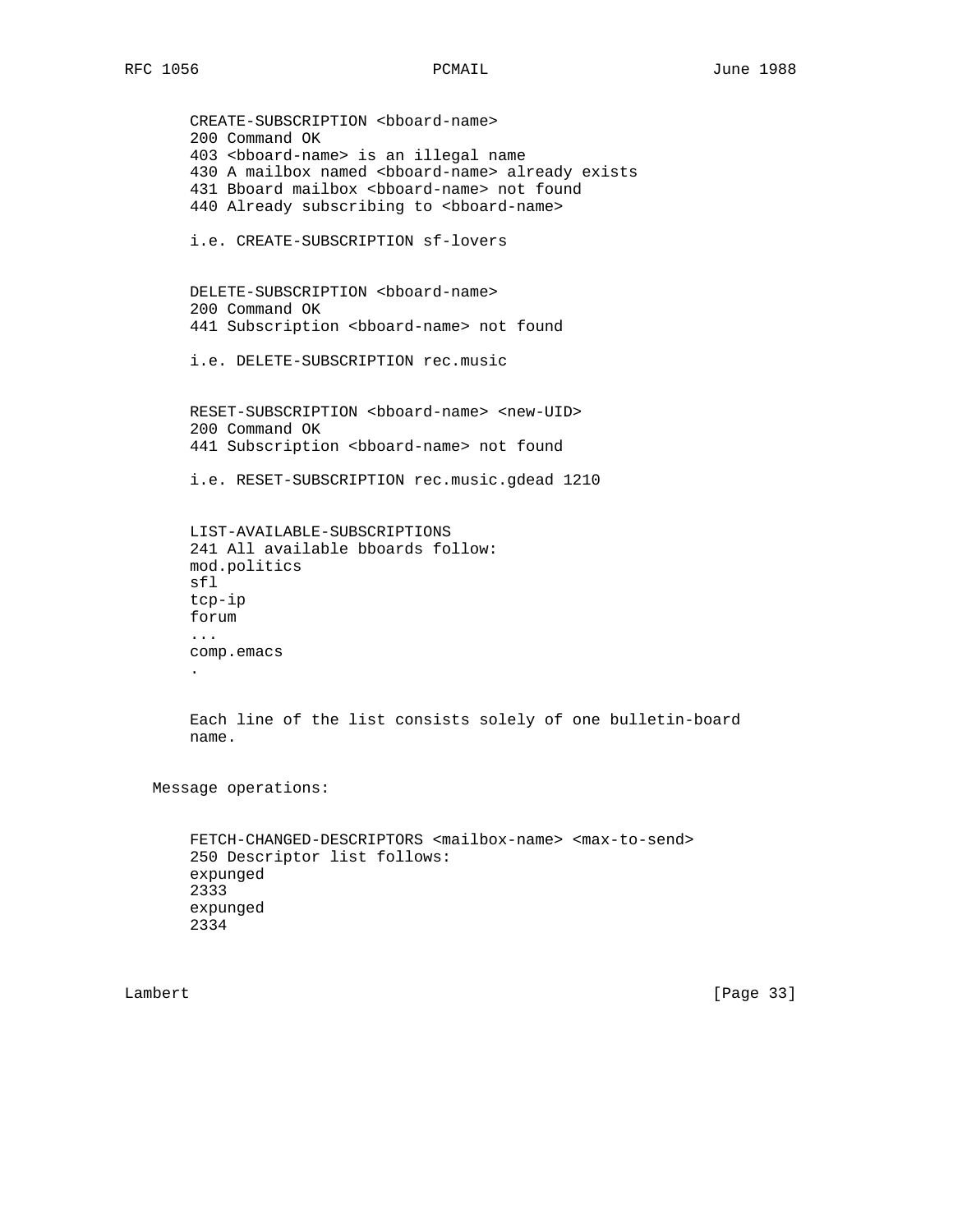descriptor 2337 0001000001110000 481 14 croaker@ptt.lcs.mit.edu fred@anymachine.mit.edu Tue, 19 Jan 88 11:10:03 EST a typical subject line descriptor 2339 0000000000000000 1457 40 bob@lcs.mit.edu csr-people@ptt.lcs.mit.edu Mon, 18 Jan 88 13:08:17 +0000 another typical subject line expunged 2340 . or 431 mailbox <mailbox-name> not found i.e. FETCH-CHANGED-DESCRIPTORS markl 100

 Each element of the descriptor list is either two or six lines long. Descriptors which have been expunged are transmitted as two lines: the word "expunged" on one line, followed by the message unique identifier on the next line. Descriptors which still exist are transmitted as six lines: the word "descriptor" on one line, followed by a line containing the message unique identifier, flag states (sixteen characters either one or zero depending on the associated flag value), followed by the message length in characters, followed by the message length in lines. The next four lines contain the message's "from:", "to:", "date:", and "subject:" fields, respectively. Flag zero's state is the first character in the flag string; flag fifteen's is the last character in the flag string.

 FETCH-DESCRIPTORS <mailbox-name> <low-uid> <high-uid> 250 Descriptor list follows: descriptor 2337 0001000001110000 481 14 croaker@ptt.lcs.mit.edu fred@anymachine.mit.edu Tue, 19 Jan 88 11:10:03 EST a typical subject line descriptor 2339 0000000000000000 1457 40 bob@lcs.mit.edu csr-people@ptt.lcs.mit.edu

Lambert [Page 34]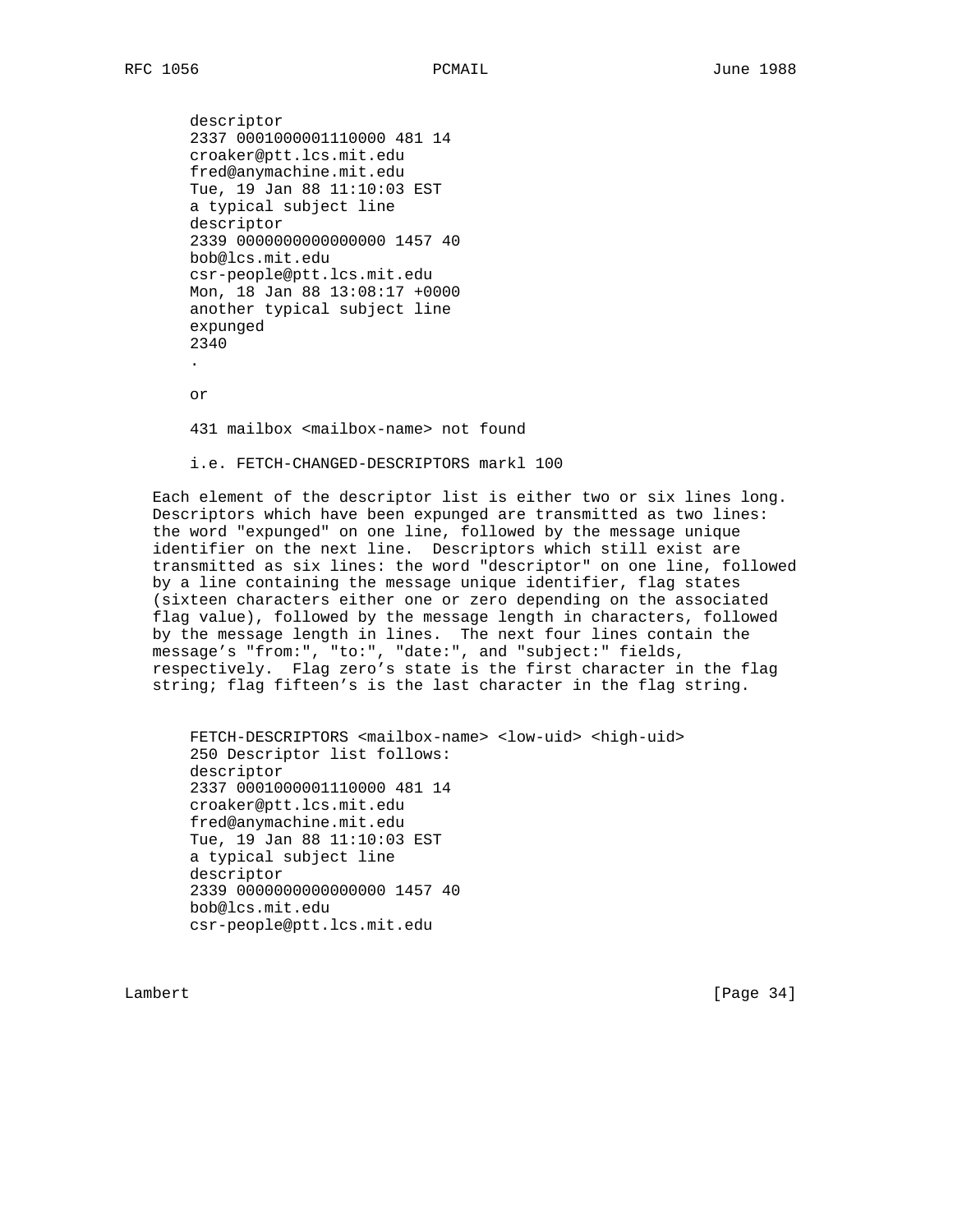Mon, 18 Jan 88 13:08:17 +0000 another typical subject line . or 431 mailbox <mailbox-name> not found i.e. FETCH-DESCRIPTORS british-cars 12 31 COPY-MESSAGE <src-mailbox> <target-mailbox> <source-UID> 250 Descriptor list follows: descriptor 2339 0000000000000000 1457 40 bob@lcs.mit.edu csr-people@ptt.lcs.mit.edu Mon, 18 Jan 88 13:08:17 +0000 another typical subject line . or 400 cannot copy message onto itself 431 target mailbox <target-mailbox> not found 431 source mailbox <source-mailbox> not found 451 message <source-UID> not found i.e. COPY-MESSAGE markl british-cars 2338 RESET-DESCRIPTORS <mailbox-name> <low-UID> <high-UID> 200 Command OK 431 mailbox <mailbox-name> not found i.e. RESET-DESCRIPTORS markl 1 10000 PRINT-MESSAGE <mailbox-name> <UID> <printer-ID> 200 Command OK 401 printer <printer-name> not found 431 mailbox <mailbox-name> not found 451 message <UID> not found i.e. PRINT-MESSAGE markl 2433 pravda

Lambert [Page 35]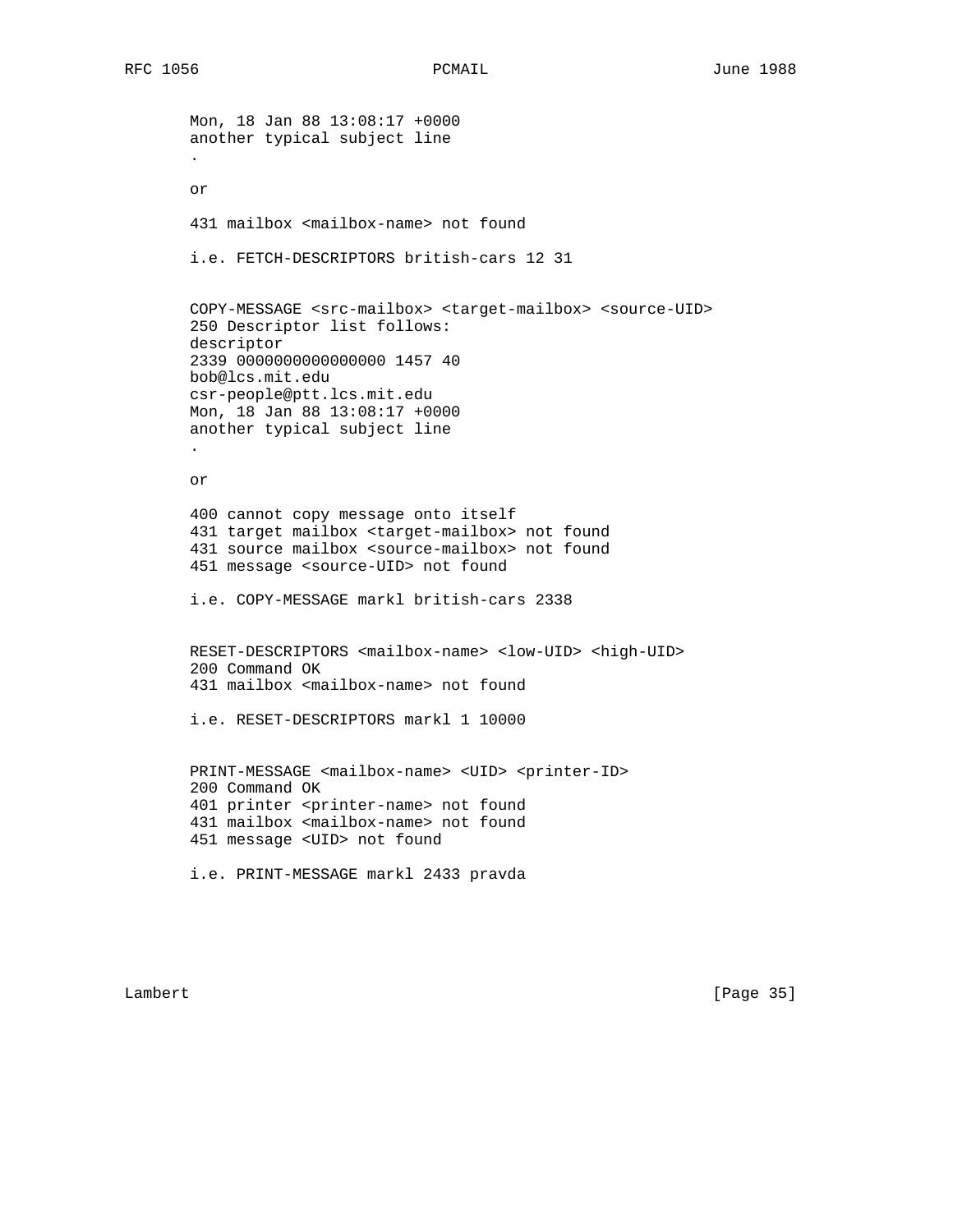SET-MESSAGE-FLAG <mailbox-name> <UID> <flagnum> <state> 200 Command OK 431 mailbox <mailbox-name> not found 451 message <UID> not found 500 flag number <flag-number> out of range i.e. SET-MESSAGE-FLAG british-cars 23 0 1 FETCH-MESSAGE <mailbox-name> <UID> 251 message follows: From: markl@ptt.lcs.mit.edu To: markl@ptt.lcs.mit.edu Date: Sun, 17 Jan 88 11:11:11 EST Subject: anything this is a sample of some message text . or 431 Mailbox <mailbox-name> not found 451 message <UID> not found i.e. FETCH-MESSAGE current-events 495

Lambert [Page 36]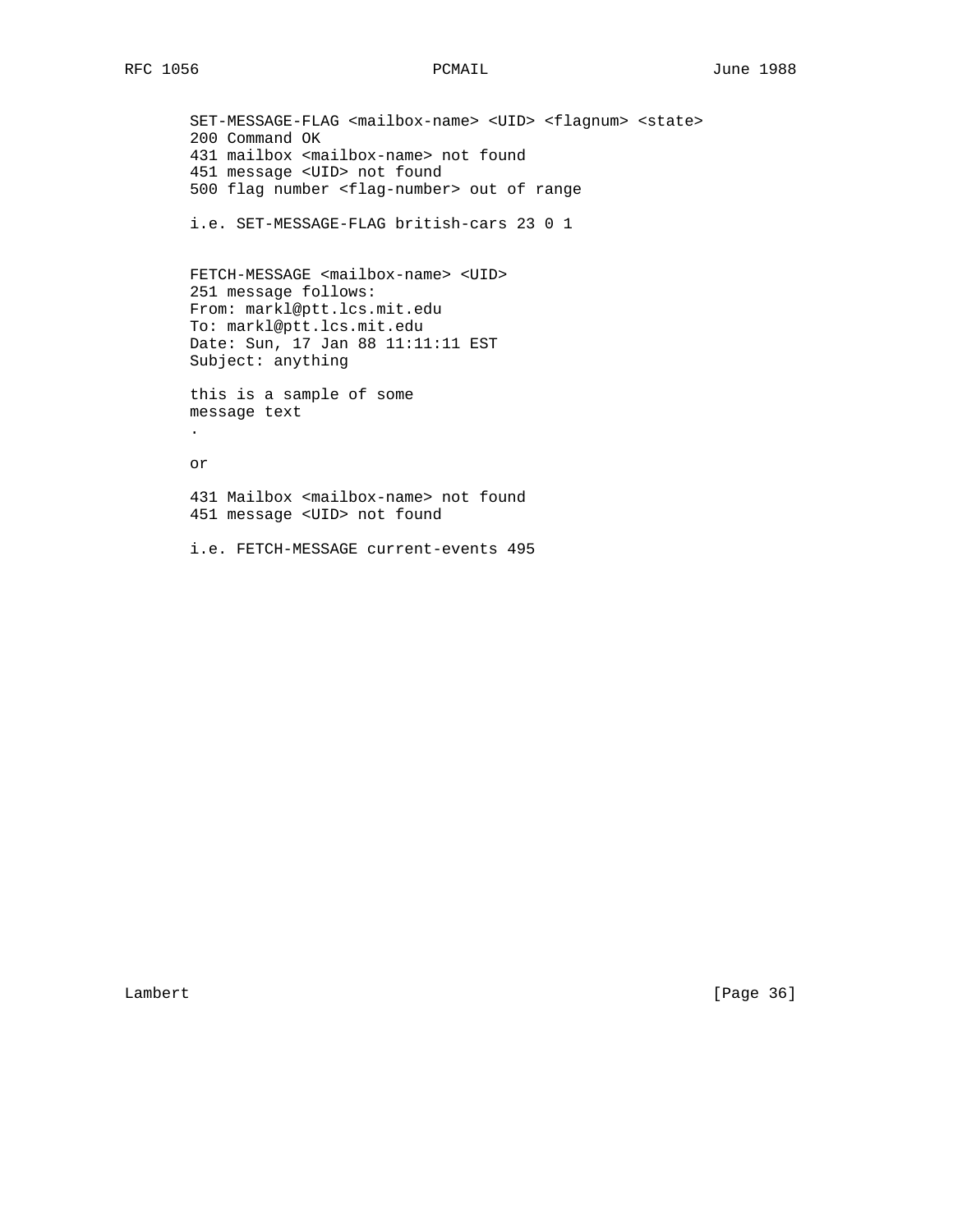II. Operations by name

 copy-message create-address create-bboard-mailbox create-client create-mailbox create-subscription delete-address delete-bboard-mailbox delete-client delete-mailbox delete-subscription expunge-mailbox fetch-changed-descriptors fetch-descriptors fetch-message help list-addresses list-available-subscriptions list-clients list-mailboxes list-subscriptions login logout print-message reset-client reset-descriptors reset-mailbox reset-subscription send-message send-version set-message-flag set-password

Lambert [Page 37]